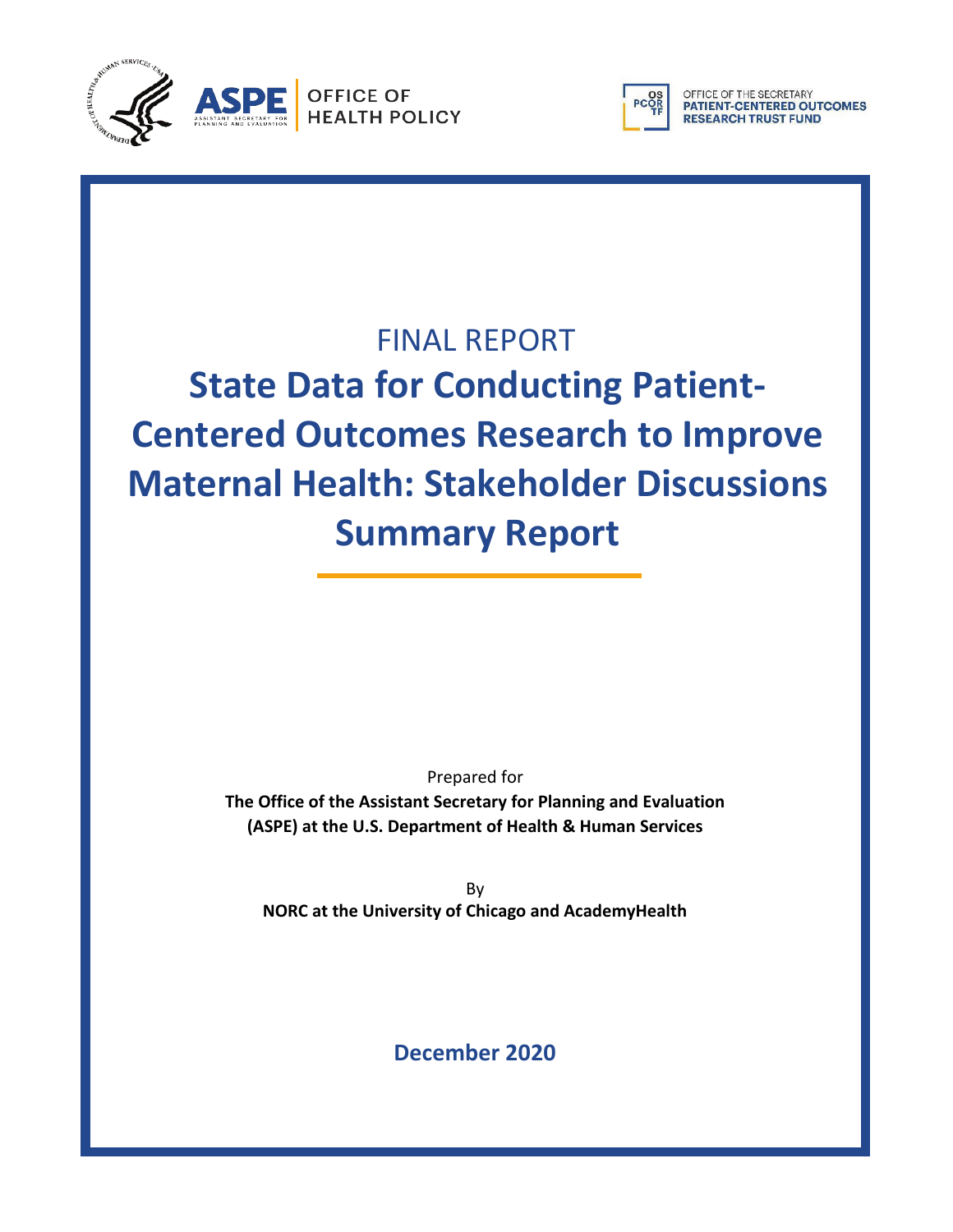#### OFFICE OF THE ASSISTANT SECRETARY FOR PLANNING AND EVALUATION

The Assistant Secretary for Planning and Evaluation (ASPE) advises the Secretary of the U.S. Department of Health and Human Services (HHS) on policy development in health, disability, human services, data, and science; and provides advice and analysis on economic policy. ASPE leads special initiatives; coordinates the Department's evaluation, research, and demonstration activities; and manages cross- Department planning activities such as strategic planning, legislative planning, and review of regulations. Integral to this role, ASPE conducts research and evaluation studies; develops policy analyses; and estimates the cost and benefits of policy alternatives under consideration by the Department or Congress.

#### THE OFFICE OF HEALTH POLICY

The Office of Health Policy (HP) provides a cross-cutting policy perspective that bridges Departmental programs, public and private sector activities, and the research community, in order to develop, analyze, coordinate and provide leadership on health policy issues for the Secretary. HP carries out this mission by conducting policy, economic and budget analyses, assisting in the development and review of regulations, assisting in the development and formulation of budgets and legislation, and assisting in survey design efforts, as well as conducting and coordinating research, evaluation, and information dissemination on issues relating to health policy.

#### OFFICE OF THE SECRETARY – PATIENT-CENTERED OUTCOMES RESEARCH TRUST FUND

The Office of the Secretary Patient-Centered Outcomes Research Trust Fund (OS-PCORTF) was established as part of the 2010 Patient Protection and Affordable Care Act and is charged to build data capacity for patientcentered outcomes research. Managed by the Office of the Assistant Secretary for Planning and Evaluation on behalf of the Department, OS-PCORTF has funded a rich portfolio of projects to meet emerging U.S. Department of Health and Human Services policy priorities and fill gaps in data infrastructure to enhance capabilities to collect, link, and analyze data for patient-centered research. The OS-PCORTF portfolio includes projects that are developing and testing standards that improve data interoperability, piloting novel approaches to patient-provided data collection, using real- world data (RWD) in evidence generation, and addressing challenges to data linkages.

This study was conducted by NORC at the University of Chicago and AcademyHealth under Contract No. HHSP233201600020I, Task Order No. HHSP23337001T for the OS-PCORTF.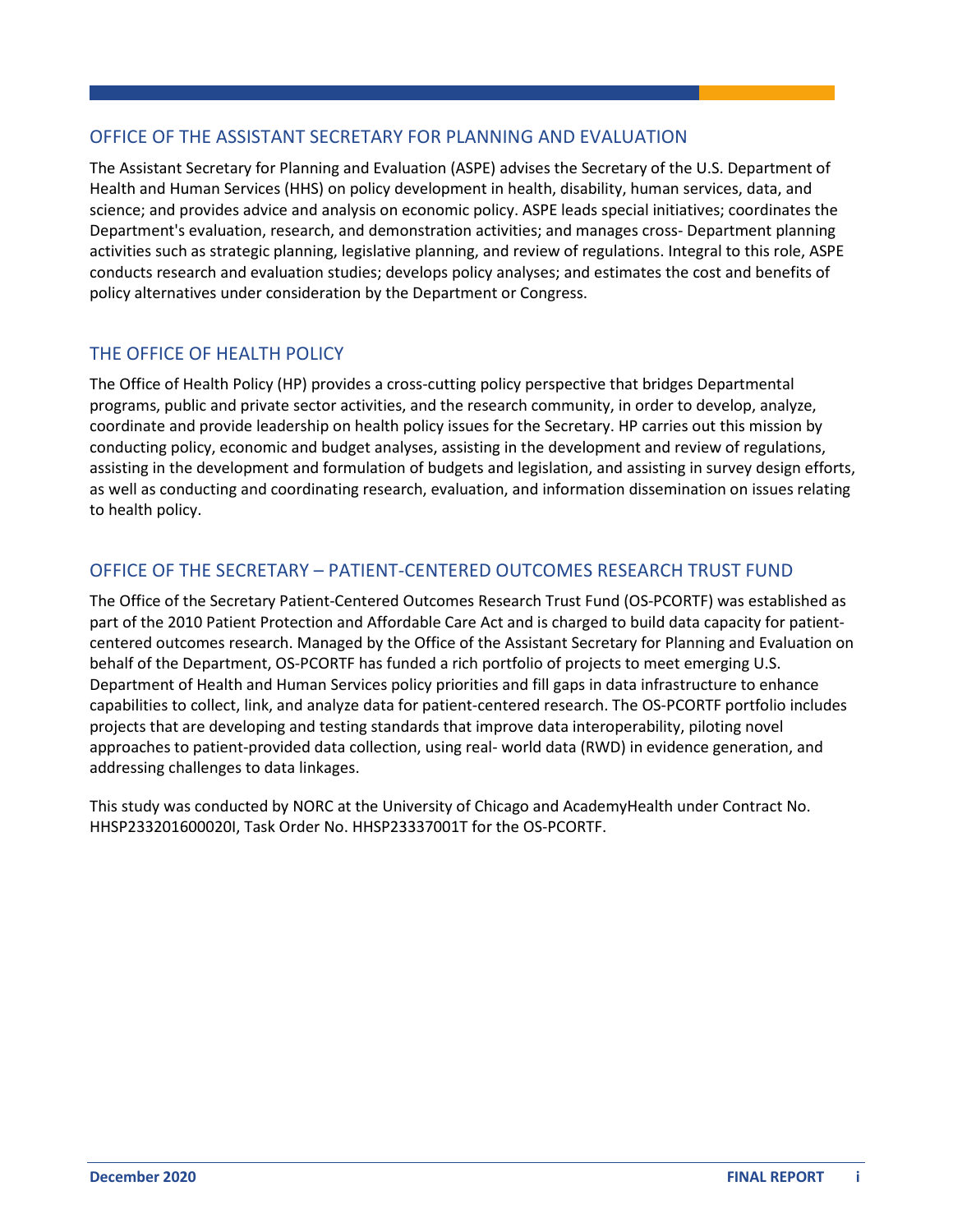#### **CONTRIBUTING AUTHORS**

Susan Kennedy, MPP, MSW, Director, AcademyHealth Jeff Schiff, MD, MBA, FAAP, Senior Scholar, AcademyHealth Sunita Krishnan, MPH, Senior Associate, AcademyHealth Adil Moiduddin, MPP, Senior Vice President, NORC Denise Bellows, PhD, Senior Research Scientist, NORC Mandar Bodas, PhD, Assistant Secretary for Planning and Evaluation, U.S. Department of Health and Human Services Violanda Grigorescu, MD, MSPH, Division of Healthcare Quality and Outcomes, Assistant Secretary for Planning and Evaluation, U.S. Department of Health and Human Services Danielle DeCosta, MPH, Senior Associate, AcademyHealth Tess Bernhard, Research Assistant, AcademyHealth Caitlin Otter, Research Assistant, AcademyHealth

#### **ACKNOWLEDGEMENTS**

#### Technical Expert Panel members

Amy Branum, CDC National Center for Health Statistics Juanita Chinn, NIH *Eunice Kennedy Shriver* National Institute of Child Health and Human Development Shanna Cox, CDC Division of Reproductive Health Renee Fox and Kristen Zycherman, CMS Center for Medicare and CHIP Services Lawrence Reid, AHRQ Center for Financing, Access, and Cost Trends Catherine Vladutiu, HRSA Maternal and Child Health Bureau

#### Subject Matter Experts and Reviewers

Jennifer Smith and Scott Leitz (NORC)

#### Project officers and Project Leadership

Mandar Bodas, Susan Lumsden and Scott Smith (OS-PCORTF Project Officers) Prashila Dullabh and Rina Dhopeshwarkar (NORC)



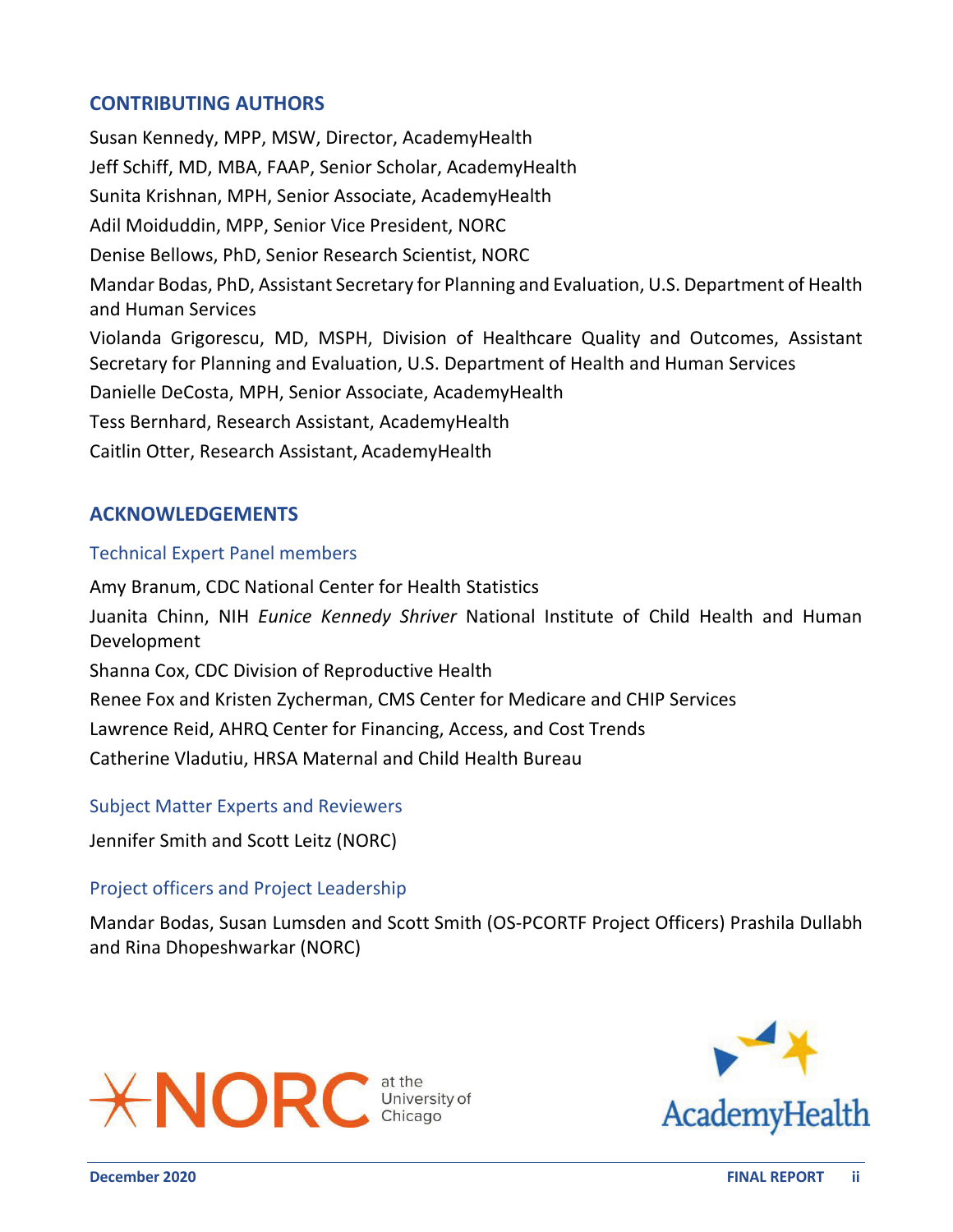## **TABLE OF CONTENTS**

## **TABLES**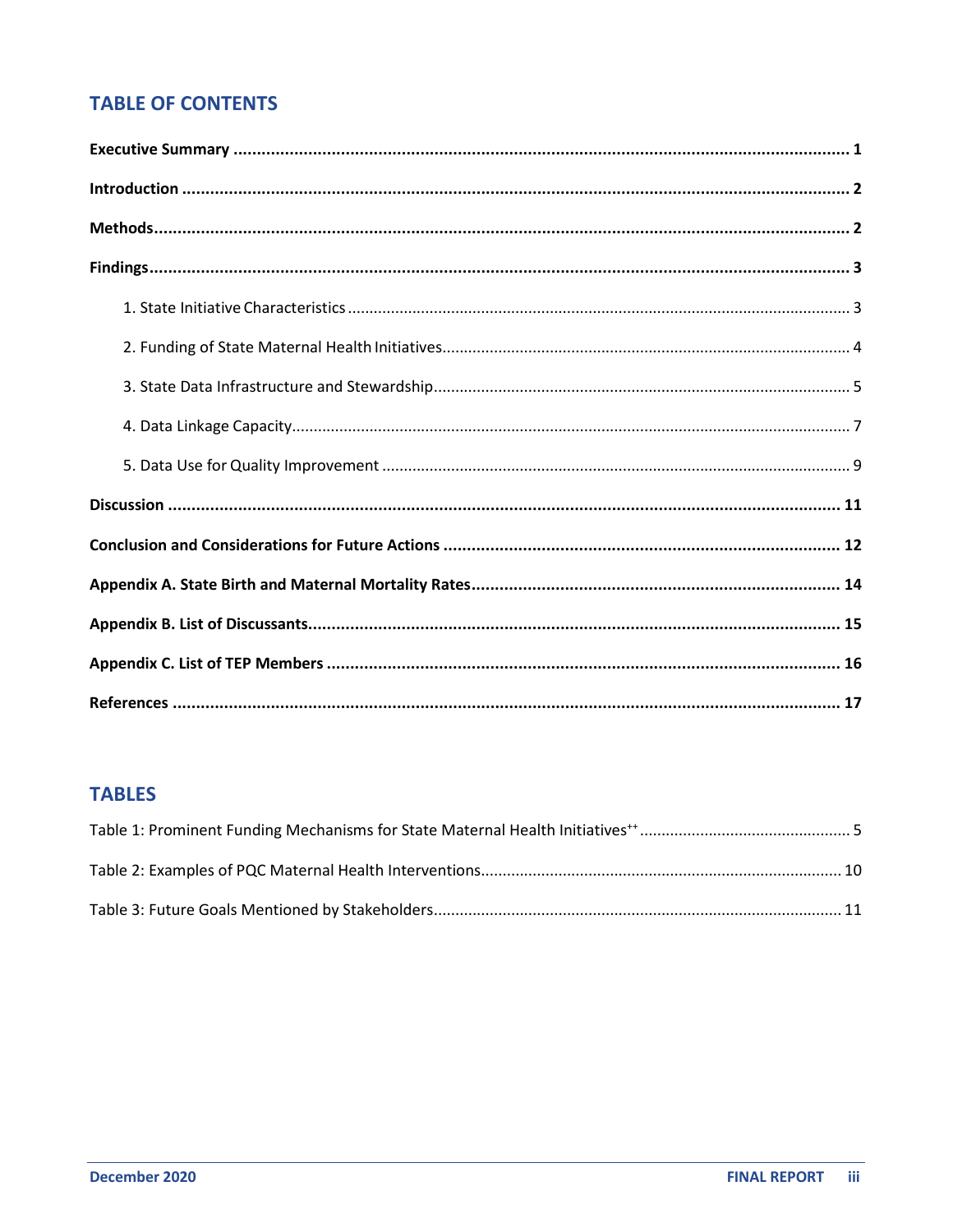#### <span id="page-4-0"></span>**EXECUTIVE SUMMARY**

This report presents a summary of discussions with stakeholders conducted to identify key components of successful state-based maternal health data linkage initiatives, to recognize the gaps in implementing such initiatives including data use for research and finally to understand the current status of existing linkages of state-level data with other data sources and with electronic health records. Discussants were selected from each of the following stakeholder groups: 1) Researchers working at the state-level to identify quality improvement opportunities, including academic and non-academic institutions, individuals that use data from a particular state or group of states, and networks of Medicaid researchers; 2) State Medicaid Medical Directors; 3) Data stewards, such as individuals or organizations that are involved in collecting, processing and transmitting diverse state-level data to data repositories or to researchers or research networks; 4) State Maternal Mortality Review Committee (MMRC) members; and 5) Perinatal Quality Collaborative (PQC) members.

This report was produced by AcademyHealth and NORC at University of Chicago under a contract with the Office of the Secretary's Patient-Centered Outcomes Research Trust Fund (OS-PCORTF) which is administered by the Office of the Assistant Secretary for Planning and Evaluation (ASPE) for the United States Department of Health and Human Services (HHS).

The stakeholder discussions highlighted several advanced state data infrastructure characteristics, such as having the capacity to blend multiple data resources, iterative development of data processes, ability to overcome technical challenges and the facility to explore the use of health information exchanges (HIEs) to access clinical records on women's pre-pregnancy health. Stakeholders also provided information on funding mechanisms of state data initiatives on MM/SMM. Furthermore, the discussions revealed several data-related challenges faced by state initiatives, such as concerns about the quality of data on race/ethnicity, challenges in formulating data use agreements (DUAs) for data linkages and having limited ability to link data on mothers with their babies. Stakeholders provided insight on future goals of their state's initiatives on MM/SMM. Finally, stakeholders mentioned several considerations on future actions that may contribute to improving the health and well-being of women nationwide.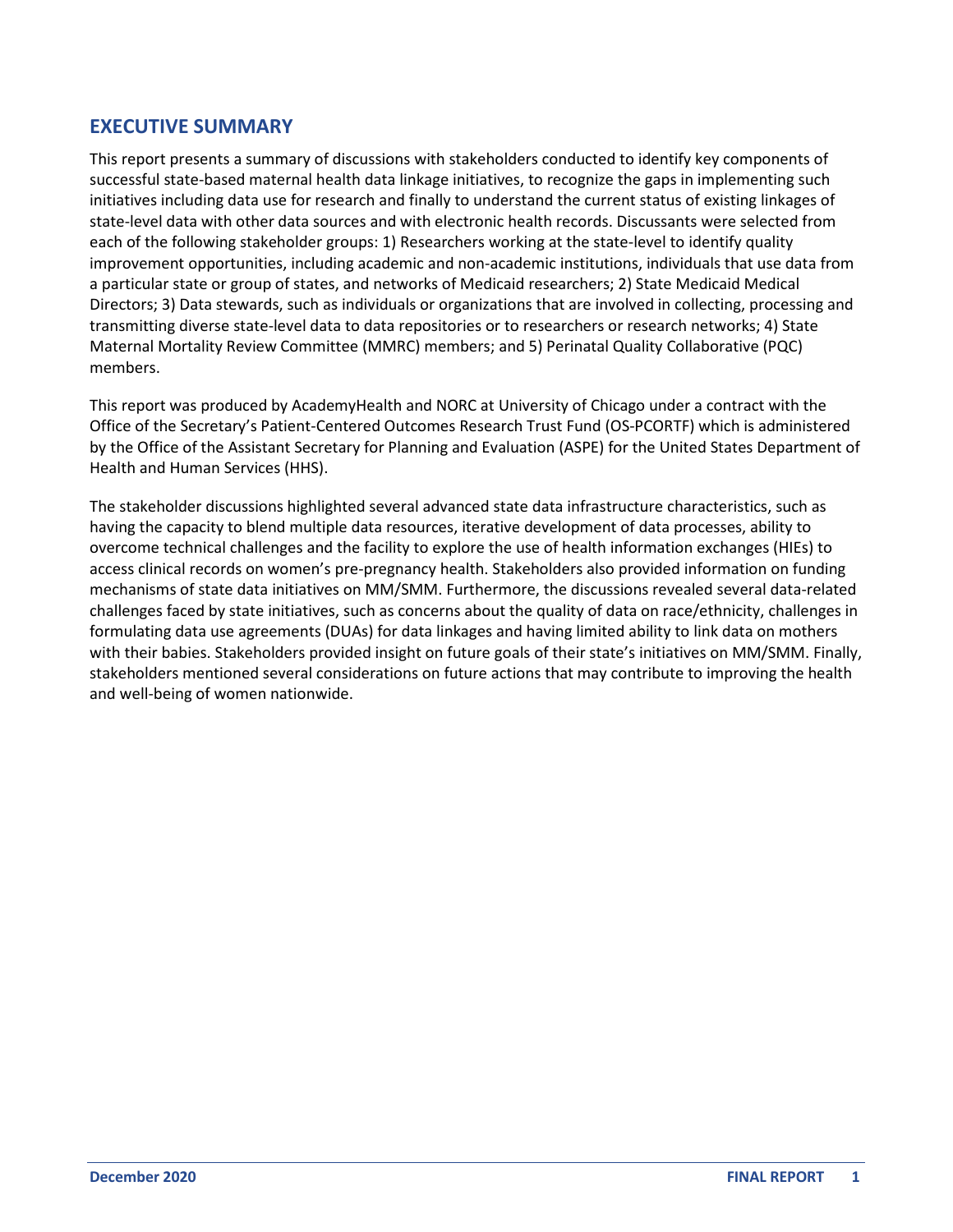#### <span id="page-5-0"></span>**INTRODUCTION**

Maternal mortality (MM) rates in the United States are higher than in other developed nations.<sup>[1](#page-19-0)</sup> Within the U.S., maternal mortality rates differ across the country.<sup>[2](#page-19-0),[3](#page-19-0)</sup> States vary in their resources and data capacity including the ability to collect, link, and surveil relevant data. To understand their own MM/SMM rates, states use a variety of federal, state, and private resources. Despite challenges encountered, states play an essential role and serve as the catalyst for prior federal initiatives to combat the maternal health crisis through crossagency collaborations at the national and state (e.g., between state public health and Medicaid agencies) levels.

In early 2020, the U.S. Department of Health and Human Services (HHS) announced the "Improving Maternal Health in America" initiative with a focus on reducing poor pregnancy and postpartum outcomes. One of the goals outlined under this initiative is to "improve data and bolster research to inform future interventions."[4](#page-19-0) Recently (December 3, 2020), the U.S. Department of Health and Human Services (HHS) released an action plan that lays out the vision to apply a "life course" approach to improving maternal health. Three ambitious targets are set to achieve this vision, including 50% reduction of maternal mortality rate in five years. [5](#page-19-0)

HHS's Office of the Assistant Secretary for Planning and Evaluation (ASPE) commissioned NORC and AcademyHealth to explore state-level maternal health initiatives focused on improving maternal health outcomes and understanding the data systems required to conduct such efforts. There is a plethora of literature on MM/SMM; however, there are gaps in our understanding of how data relevant to MM/SMM are used in research and quality improvement, and the challenges encountered therein. Furthermore, strong evidence on promising practices to identify and address MM/SMM disparities through data linkage is currently lacking. This report helps to address those gaps by providing multi-stakeholder perspectives on state data systems, state data capacity, data linkage, timeliness of data, and quality of data.

#### <span id="page-5-1"></span>**METHODS**

In coll[a](#page-5-2)boration with ASPE and NORC, AcademyHealth developed semi-structured discussion guides<sup>a</sup> for hourlong conversations with five stakeholder<sup>[b](#page-5-3)</sup> groups with maternal health expertise: Medicaid Medical Directors (MMDs), Maternal Mortality Review Committees (MMRCs), Perinatal Quality Collaboratives (PQCs), researchers, and data stewards. Informed by our project's literature review of current state maternal health initiatives,<sup>[6](#page-19-0)</sup> these stakeholders were selected based on the unique perspective each group brought to statebased maternal health care delivery and/or research. MMDs and data stewards provided perspectives based on their roles in maternal health-focused state programmatic and administrative responsibilities. MMRC and PQC members represented a more diverse composite, ranging from community providers to state officials, which, taken together, had a deep interest and evolving understanding of the issues impacting maternal morbidity and mortality. Maternal health researchers, as the ultimate translators of data to useful information, contributed valuable insights on the challenges, opportunities, existing data sources andinfrastructure.

MMDs and PQCs were most often involved in applying the information gained from these analyses to comprehensive maternal health initiatives. In addition, feedback was sought from Technical Expert Panel (TEP) members<sup>[c](#page-5-4)</sup>, including internal HHS experts who work on MM/SMM prevention and related quality improvement initiatives. Our partners and stakeholders reviewed and provided input on the discussion guides that aimed to: 1) capture key components of state maternal health data initiatives, 2) understand use of

<span id="page-5-2"></span>a Discussion guides are available upon request

<span id="page-5-3"></span>**b** See appendix B for a list of discussants

<span id="page-5-4"></span> $c$  See appendix C for a list of TEP members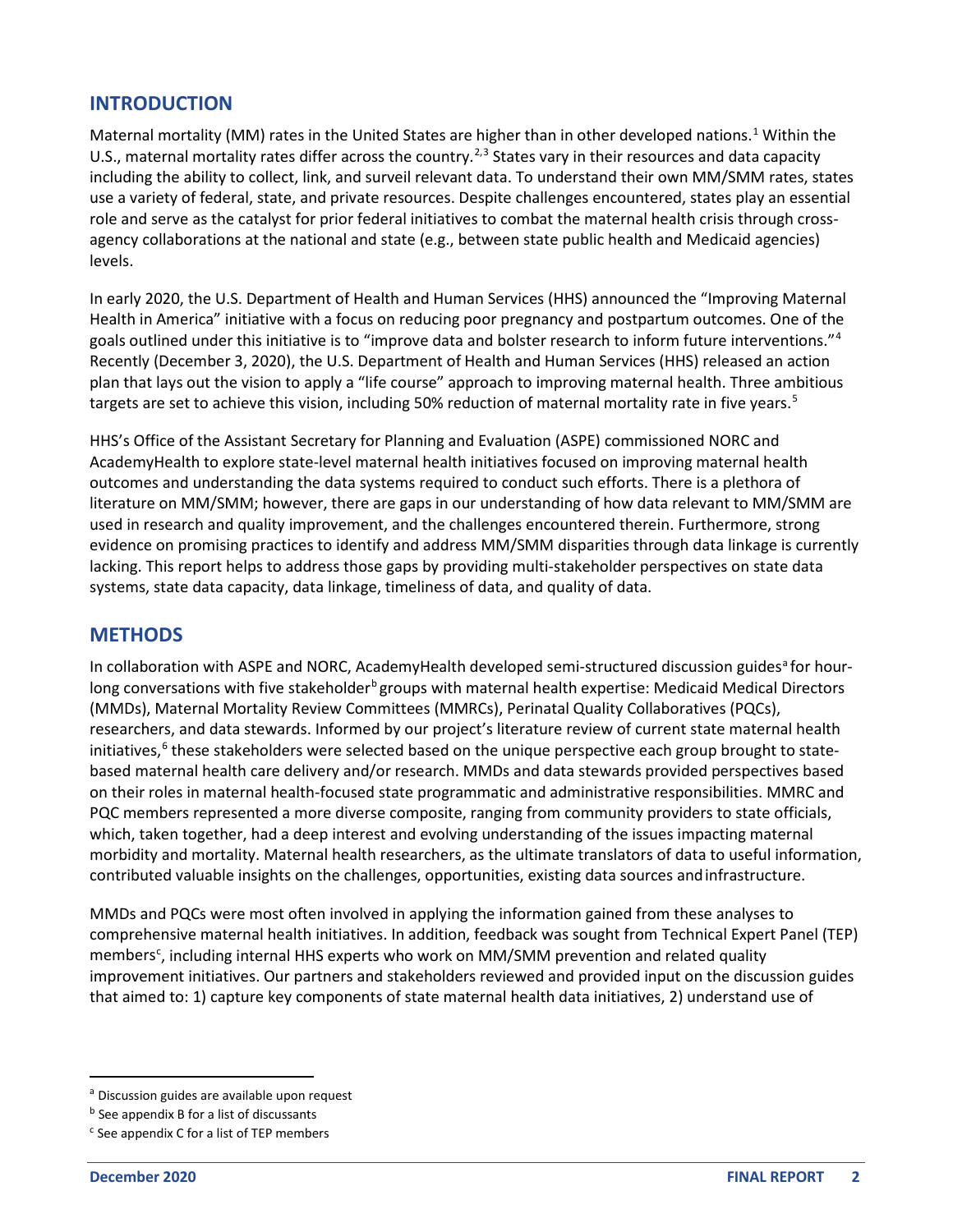existing state-level data, 3) identify challenges in data system implementation, and 4) capture the association of data systems with quality improvement efforts.

*State maternal health initiatives bring together individuals and organizations that otherwise would not meet or share improvement ideas. These include medical providers, hospitals, public health officials, Medicaid officials, data specialists, university researchers, and individuals representing patients and communities.*

We sourced recommendations for discussants from ASPE, NORC, the TEP, AcademyHealth's Evidence-Informed State Health Policy Institute (ESHPI) contacts from the Medicaid Medical Directors Network (MMDN) and the State-University Partnership Learning Network (SUPLN), and PQC and MMRC member lists published by the Centers for Disease Control and Prevention (CDC).

The goal was to seek a diverse set of perspectives along multiple dimensions, including geographic location, Medicaid non-expansion and expansion states, and relative development stage of maternal health initiatives in the state. Of note, this project used a convenience sample of stakeholders and was not a complete survey of states.

Over the course of five weeks in summer 2020, we facilitated numerous discussions with stakeholders from 21 states representing 60% of births in the US<sup>[7](#page-19-0)</sup>. We then coded the discussion transcriptions using qualitative data analysis software, NVivo 10, to extract pertinent information, which aligned with the key themes addressed in the specific stakeholder discussion guides. Stakeholder responses were synthesized to develop this report.

#### <span id="page-6-0"></span>**FINDINGS**

These findings are a snapshot of statewide maternal health initiatives from 26 discussions with stakeholders. Revealed are promising and best practices that leverage data infrastructure, data linkages, and data capacity to address MM/SMM to inform ASPE and support patient-centered outcomes research (PCOR) on maternal health. The project team used a set of five domains to describe and compare state maternal health initiatives: *1) state initiative characteristics; 2) funding structures; 3) data infrastructure; 4) data linkage processes; and 5) data use for quality improvement*. The discussants who participated in this project were instrumental in launching their state initiatives and calling the attention of state leadership. They represented perspectives from university-based perinatal researchers, clinicians, and state officials.

#### <span id="page-6-1"></span>**1. State Initiative Characteristics**

The genesis of maternal health quality improvement initiatives and use of state data systems to address MM/SMM varies widely by each state's administrative structure and policy focus. While some states, like Delaware and Colorado, created initiatives to review maternal mortality as far back as the 1960s, most state programs are less than 20 years old, with the last decade seeing an increased focus by states due to the rising rates of MM/SMM. In many states, Governors and legislatures recognized MM as a priority through patient experiences and preliminary data.

When exploring the founding of their state's programs, discussants explained that building internal trust within the program and with external agencies/partners was vital for quality improvement. State maternal health initiatives bring together individuals and organizations that otherwise would not meet or share improvement ideas. These include medical providers, hospitals, public health officials, Medicaid officials, data specialists, university researchers, and individuals representing patients and communities.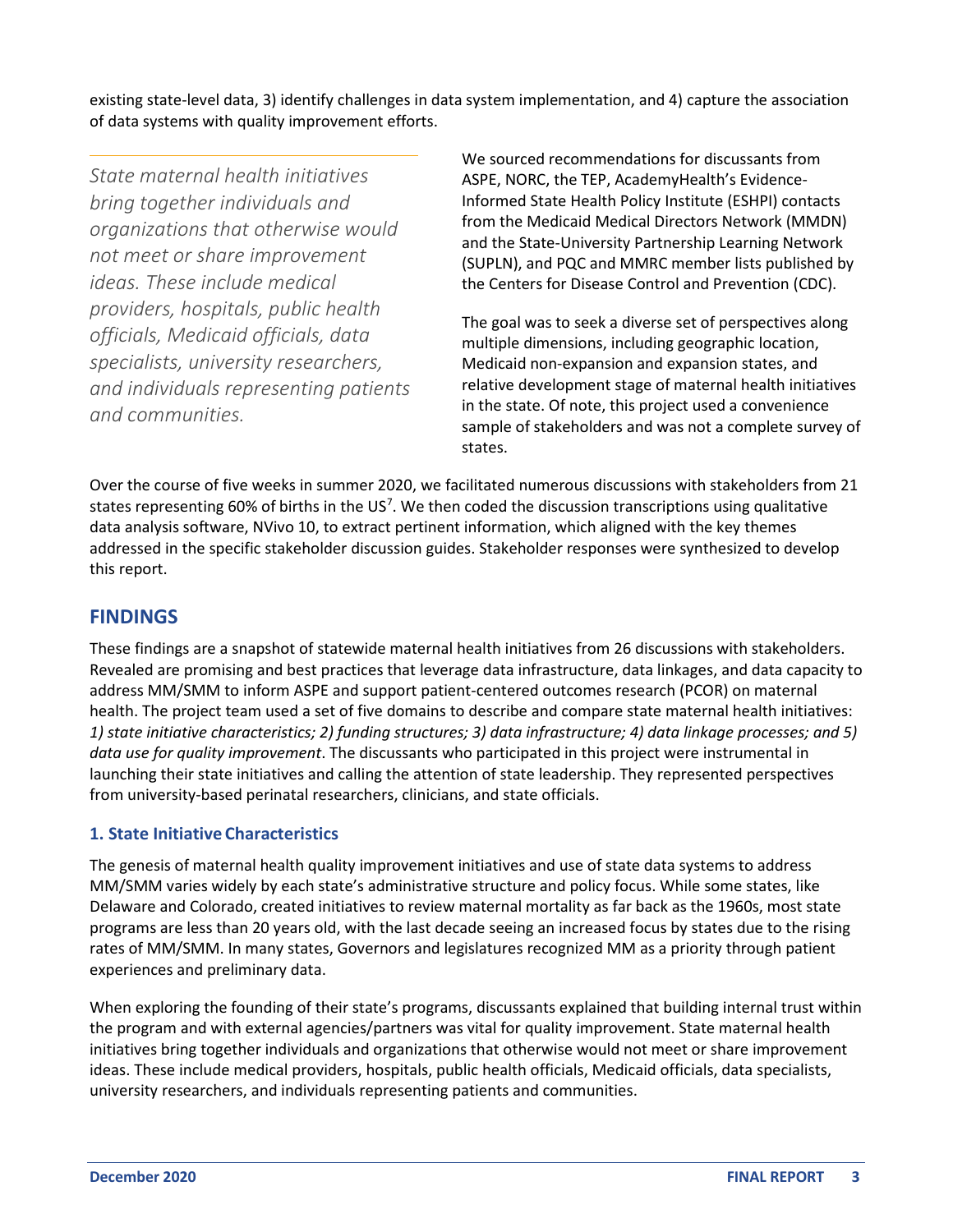We found that advanced or rapidly developing initiatives shared characteristics such as: 1) creating and maintaining coalitions with a variety of stakeholders; 2) focusing on locally important maternal health issues such as substance use disorder (SUD) treatment or depression screening for mental illness; 3) appreciating the value of effective and timely data feedback to front line providers to improve care; 4) understanding data system development; and 5) communicating effectively with decision makers (e.g., submitting MMRC and PQC annual reports to legislature).

While focusing on using data to address MM/SMM, state data initiatives vary in nature in terms of where the data are housed, how the data are collected, the ability to link data, the clinical focus of the data system, and the level of support received from policymakers. In many states, discussants had developed or were forming partnerships with one or more major universities. State-university partnerships can draw in expertise and provide data capacity that is often not otherwise available to state agencies. These partnerships support data quality, timely input of data, linkage, analysis, and provision of data to providers. Additionally, PQCs are primarily located within universities with close ties to state government and provider organizations, though some are located within state agencies. For example, Kentucky's PQC program is funded by state and federal sources and housed in the Department of Public Health (DPH), while Illinois's PQC program is grant-funded and housed outside of a state agency. State Medicaid programs, like California's Medi-Cal, support PQCs with funding for operations, but also through other quality improvement initiatives (e.g., managed care organization (MCO) incentives).

In addition to state-university partnerships, technical support from federal agencies has been instrumental in improving maternal health quality initiatives. Most states commented that their use of the CDC Maternal Mortality Review Information Application (MMRIA) database for compiling MM data enabled them to track metrics and evaluate MM efforts more easily. Smaller states commented that sharing their MM data with the CDC MMRIA system allowed them to enhance their own maternal mortality reviews, which were limited in size, by being able to compare their cases with a larger set of cases from other states. A few states also noted their active participation in the Centers for Medicare and Medicaid Innovation (CMMI) technical assistance grant<sup>[8](#page-19-0)</sup> to support data linkage of vital records to Medicaid claims. Finally, a few states participate in CMMI's Maternal Opioid Misuse (MOM) model<sup>[9](#page-19-0)</sup> and described how it provides supplemental assistance to their quality improvement efforts by targeting additional resources to improve care delivery for those beneficiaries, both pre- and postnatal, who receive treatment for opioid use disorder (OUD).

#### <span id="page-7-0"></span>**2. Funding of State Maternal Health Initiatives**

States utilize various funding streams for their maternal health initiatives; the most common funding streams [d](#page-7-1)iscussed by participants were Title V block grant funding<sup>d</sup>, Medicaid funds, and state appropriations based on legislative support. Table 1 illustrates the prominent funding mechanisms states use for maternal health initiatives, as cited by discussants. Most states used Title V block grant funding as the principle funding to establish initiatives. Some states were able to leverage federal Medicaid funding to develop effective data quality systems. States receive federal funds to match state Medicaid funds for program administration including data systems and quality improvement.<sup>[10](#page-19-0)</sup>

Medicaid Information Technology Architecture (MITA) provides an enhanced (90%) federal match for state data systems enhancements and was used by one state discussant. In most states MITA is being designed to enhance enrollment and claims processing capacity with the downstream goal of using this architecture for quality systems. States that used MITA match had quality linked to MITA and developed strong relationships between perinatal quality initiatives and state Medicaid enrollment and claims systems. Most states did not have these relationships and therefore, did not consider this option.

<span id="page-7-1"></span><sup>&</sup>lt;sup>d</sup> Title V is a key source of support for promoting and improving the health and well-being of the nation's mothers, children, including children with special needs, and their families.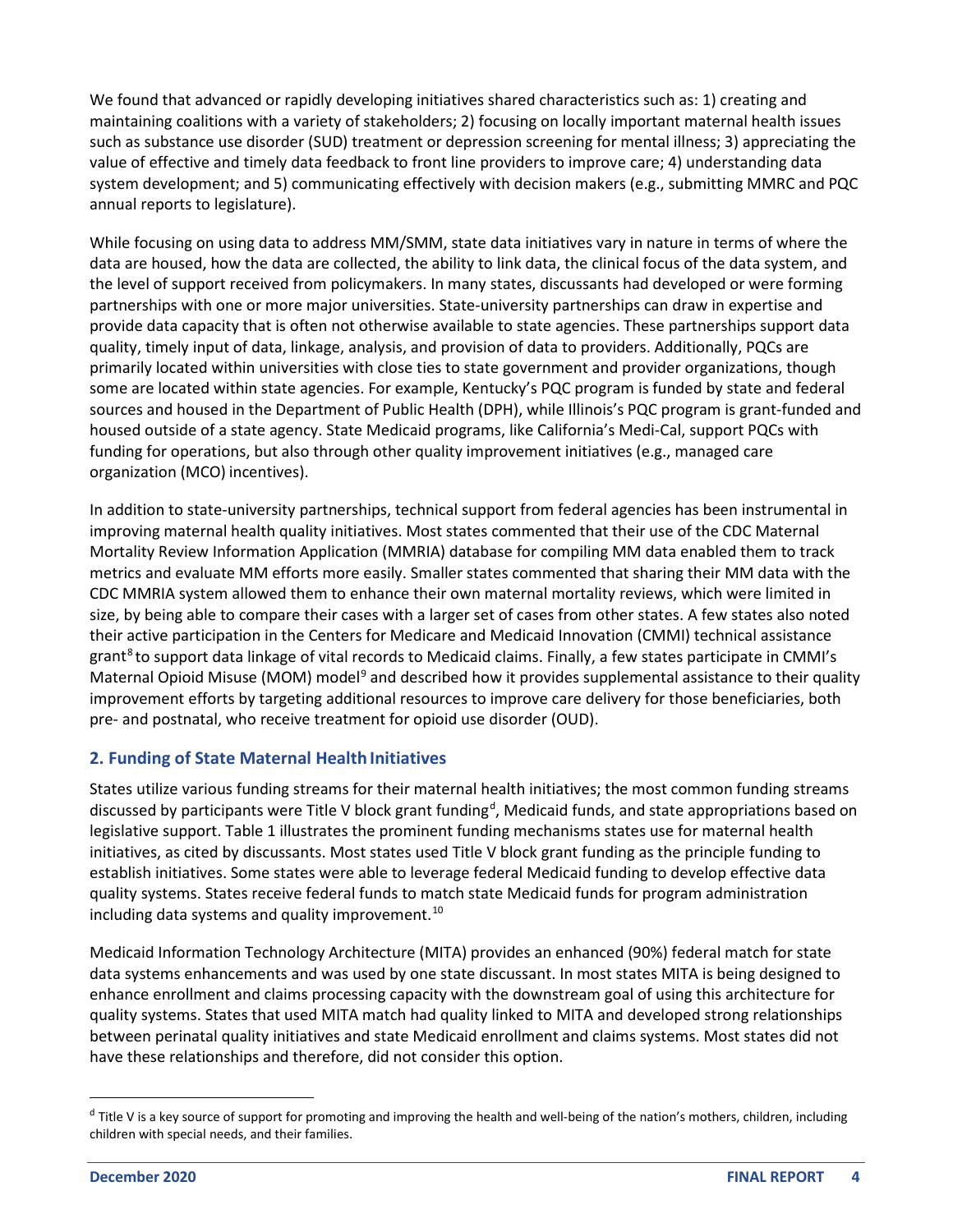In addition, several states participate in the Health Resources and Services Administration's (HRSA)-funded Alliance for Innovation on Maternal Health (AIM), which assists state-based teams in developing and implementing maternal safety bundles. State agency discussants referenced the CDC's Enhancing Reviews and Surveillance to Eliminate Maternal Mortality (ERASE MM) program as a valuable resource in their states' efforts to improve their overall data system infrastructure as well as data linkage and analysis capabilities.

State MM/SMM initiatives combine these funding streams with a variety of state and local resources to create sustained and comprehensive initiatives.

|                         |               |                  | <b>CDC</b>                                         |                                       |                         |                                        | <b>Federal</b>                           |                           | <b>State</b>                                                             | <b>Private</b>            |
|-------------------------|---------------|------------------|----------------------------------------------------|---------------------------------------|-------------------------|----------------------------------------|------------------------------------------|---------------------------|--------------------------------------------------------------------------|---------------------------|
|                         | <b>States</b> | <b>Title V</b>   | (staffing,<br><b>ERASE MM,</b><br>other<br>grants) | <b>CDC</b><br><b>Funded</b><br>PQC's^ | <b>HRSA</b><br>$(AIM)+$ | <b>Medicaid</b><br>Match <sup>^^</sup> | <b>CMMI</b><br>MOM <sup>*</sup><br>grant | <b>CMS</b><br>$IAP**$     | <b>State</b><br>appropriations<br>via legislature or<br>in agency budget | <b>Private</b><br>funding |
| $\mathbf 1$             | <b>AL</b>     | X                |                                                    |                                       |                         |                                        |                                          |                           | X                                                                        | X                         |
| $\overline{2}$          | <b>CA</b>     | $\boldsymbol{x}$ | $\boldsymbol{x}$                                   |                                       | X                       |                                        |                                          |                           | $\boldsymbol{x}$                                                         | X                         |
| $\overline{\mathbf{3}}$ | co            | X                | X                                                  | X                                     | X                       |                                        | $\pmb{\times}$                           |                           | X                                                                        |                           |
| $\overline{\mathbf{4}}$ | <b>DE</b>     | $\boldsymbol{x}$ | $\boldsymbol{x}$                                   | X                                     | X                       |                                        |                                          | $\boldsymbol{\mathsf{x}}$ |                                                                          |                           |
| $\sqrt{5}$              | FL.           | X                | X                                                  | X                                     | X                       | $\pmb{\mathsf{x}}$                     |                                          |                           |                                                                          |                           |
| $6\overline{6}$         | <b>GA</b>     | X                |                                                    | $\mathsf{x}$                          | X                       | X                                      |                                          |                           |                                                                          |                           |
| $\overline{7}$          | Ш.            | X                | X                                                  | X                                     | X                       |                                        |                                          |                           |                                                                          | X                         |
| $\overline{\mathbf{8}}$ | <b>KS</b>     | $\boldsymbol{x}$ | $\boldsymbol{x}$                                   |                                       |                         |                                        |                                          |                           |                                                                          |                           |
| $\boldsymbol{9}$        | <b>KY</b>     | $\boldsymbol{x}$ |                                                    |                                       |                         | $\pmb{\mathsf{x}}$                     |                                          | $\pmb{\times}$            | $\pmb{\mathsf{x}}$                                                       |                           |
| 10                      | <b>MA</b>     | X                |                                                    | X                                     | X                       |                                        |                                          | $\boldsymbol{x}$          |                                                                          |                           |
| <b>11</b>               | <b>MD</b>     | X                |                                                    |                                       | X                       | $\pmb{\mathsf{X}}$                     | X                                        | X                         |                                                                          |                           |
| $12$                    | <b>ME</b>     | $\boldsymbol{x}$ |                                                    |                                       |                         |                                        | $\pmb{\mathsf{X}}$                       |                           |                                                                          |                           |
| 13                      | MI            | X                |                                                    |                                       | X                       | X                                      |                                          |                           |                                                                          | $\pmb{\times}$            |
| 14                      | <b>NH</b>     | X                | X                                                  |                                       | X                       |                                        | $\mathbf{x}$                             |                           |                                                                          |                           |
| 15                      | OH            | X                | X                                                  |                                       | X                       | X                                      |                                          |                           | X                                                                        |                           |
| 16                      | PA            | X                | X                                                  |                                       | X                       |                                        |                                          |                           | $\boldsymbol{x}$                                                         |                           |
| 17                      | SC.           | X                |                                                    |                                       | X                       | $\pmb{\mathsf{X}}$                     |                                          |                           |                                                                          |                           |
| 18                      | <b>SD</b>     | X                |                                                    |                                       |                         |                                        |                                          |                           |                                                                          |                           |
| 19                      | <b>TX</b>     | X                | X                                                  |                                       | X                       |                                        | X                                        |                           | $\pmb{\mathsf{x}}$                                                       |                           |
| 20                      | <b>WA</b>     | $\boldsymbol{x}$ | $\boldsymbol{x}$                                   |                                       | X                       |                                        |                                          |                           |                                                                          |                           |
| 21                      | <b>WV</b>     | X                |                                                    |                                       | X                       |                                        | X                                        |                           |                                                                          | X                         |

#### <span id="page-8-1"></span>Table 1: Prominent Funding Mechanisms for State Maternal Health Initiatives<sup>++</sup>

*\*Defined as Maternal Opioid Misuse Model*

*\*\*Defined as Medicaid Innovation Accelerator Program*

*^The CDC also funds the National Institute for Children's Health Quality (NICHQ, which serves as the coordinating center for state PQCs. ^^ The Federal Medical Assistance Percentages (FMAPs) are used in determining the amount of matching funds for state expenditures for assistance payments.*

*+Not every AIM state is receiving funding. This notes their participation in the program.*

*++This tables refers to those significant funding mechanisms states use to support their state maternal health initiatives, as identified by discussants based on their working knowledge. It is not meant to be comprehensive.*

#### <span id="page-8-0"></span>**3. State Data Infrastructure and Stewardship**

Stak[e](#page-8-2)holder discussions with data stewards<sup>e</sup> and researchers revealed that the agency location, function, and responsibility of state data stewards vary markedly, which has an impact on state data capacities. Data stewards range from state maternal and child health (MCH) directors or epidemiologists with primary surveillance management responsibilities to university research institutions with full oversight of state data

<span id="page-8-2"></span><sup>&</sup>lt;sup>e</sup> For the purposes of identifying appropriate data stewards for our discussions, we defined data stewards as those responsible for utilizing the data governance processes to ensure the appropriateness of data elements throughout the system. A data steward is responsible for the quality of defined/assigned dataset on a daily basis.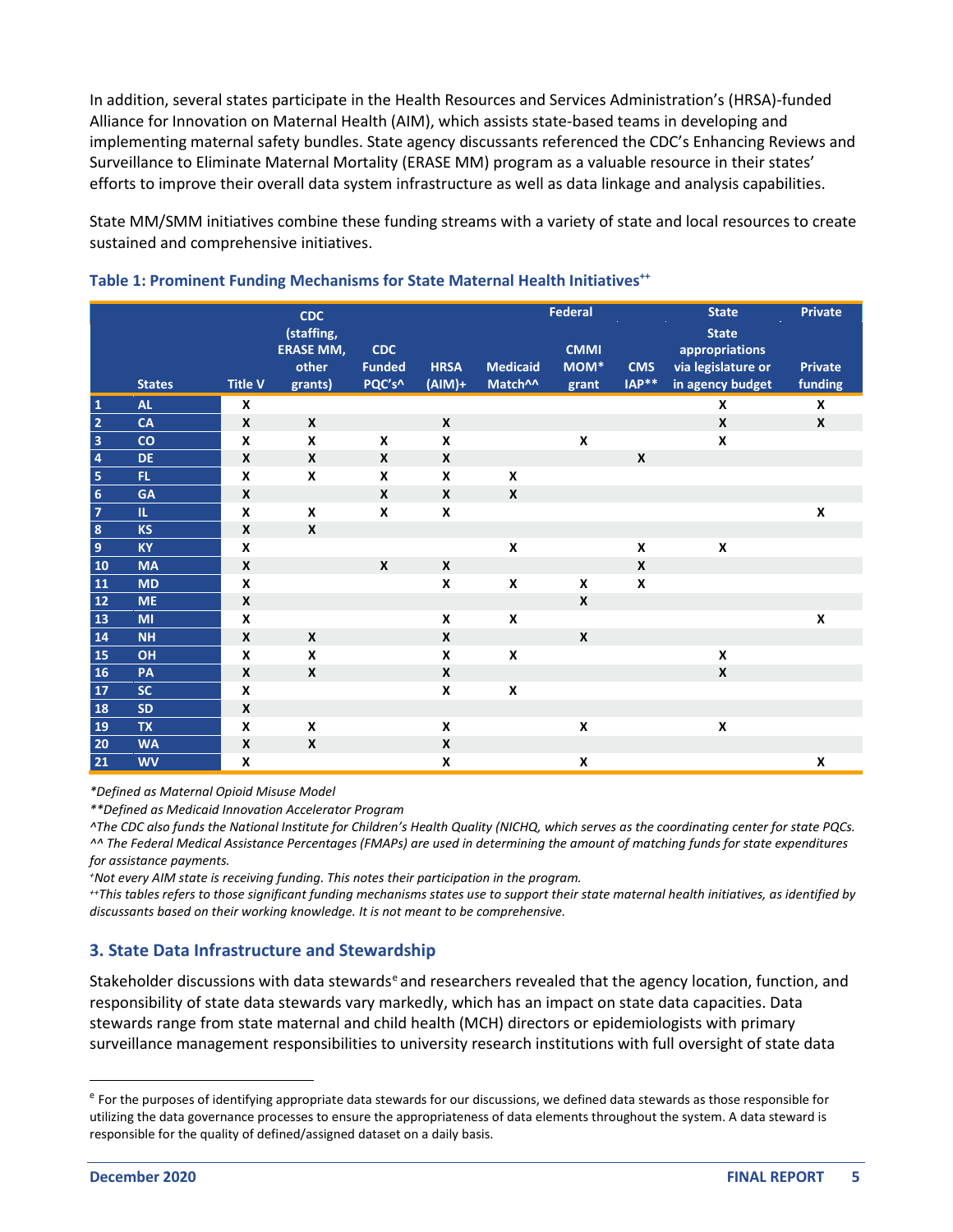warehouses, including data storage, quality assurance, and linkage responsibilities for a comprehensive repository of data sources (i.e., vital records, hospital discharge data, emergency department records, Medicaid claims and encounter data). Notably, data steward roles vary with respect to data ownership versus data management, with one not necessarily indicating responsibility for the other. Data stewards who oversee large data warehouses or repositories noted they are not the data owners, but rather manage the data. For example, the University of South Carolina's Institute for Society and Families manages a data warehouse comprised of key data sources like hospital discharge data (HDD), vital records, and Medicaid claims. However, the warehouse does not own the data, but rather acquires and manages different data sources either through a state contract or legislative mandate.

Kentucky established a centralized office within the Cabinet for Health and Family Services (CHFS) to serve as an "honest broker," which functions not as the data owner, but rather the provider of data quality oversight who is principally responsible for storing and linking data based on agency requests. Other states, such as Maryland, use a regional health information exchange (HIE) like the Chesapeake Regional Information System for our Patients (CRISP), which primarily serves as a centralized data repository of several major data sources in Maryland for participating providers. Data stewards such as MCH directors have responsibilities and may be granted access to specific data (i.e., birth defects screening, Medicaid claims) based on their roles. Some data stewards also assist with reviewing data requests. For example, researchers in South Carolina submit data requests to a committee within the data warehouse that vets research applications. Once the committee reviews the data request and makes its recommendation to the Medicaid agency, the data steward reviews the recommendation with the Medicaid agency to provide guidance in the final approval decision. In most states, data ownership and decisions about data use are maintained by the state agency responsible for the particular data set (e.g., Medicaid claims with Medicaid, hospital discharge claims with facilities or aggregated to the hospital association, vital records with the State Registrar or Vital Records office).

Some data stewards also provide key quality assurance responsibilities, by which they both explore the data for inconsistencies and advise the agency on the integrity of the data. As an example, while Kentucky's centralized data office outsources the collection of their entire state's HDD to the Kentucky Hospital Association, it provides data quality assurance to ensure accuracy and submits the data to the Agency for Healthcare Research and Quality (AHRQ) [f](#page-9-0)or the Health Care Utilization Project (HCUP)<sup>f</sup>. New Hampshire's MCH epidemiologist shared that the state established a Birth Data Quality Committee where data quality enhancements are made. For example, recognizing an increase in SUD-related maternal deaths, the committee added items to the birth certificate related to prenatal substance exposure. The epidemiologist explained that previously these maternal deaths were classified as pregnancy-associated deaths, but with this additional information, more deaths could be counted as pregnancy-related deaths.

Discussants shared challenges regarding the collection of race, ethnicity, and other self-reported demographic data. Medicaid discussants universally indicated their interest in improving their knowledge of race, ethnicity, and language by improved collection of this data or linking Medicaid data to better-populated sources. Most discussants reported that vital records were the most reliable source of information on race, ethnicity and other demographic data. Title 42 §435.907 of the electronic Code of Federal Regulations (eCFR) only requires Medicaid to collect information from an applicant that is necessary to make an eligibility determination. Race and ethnicity are optional fields during enrollment, and collection processes vary by front-line workers. As an exception, Kentucky captures race and ethnicity data in the Integrated Eligibility and Enrollment System (IEES).

Other states noted efforts that they are undertaking to improve demographic data. Massachusetts' Medicaid program, MassHealth, explained that the state's DPH extracts race and ethnicity information from the HDD for

<span id="page-9-0"></span><sup>f</sup> Currently, Kentucky's data center follows documented procedures by which an analyst conducts quality checks on the data, but the office is currently transitioning to the use of commercial products to automate the process, including master data management (MDM) and the use of unique identifiers to allow for improved integration across different data sources.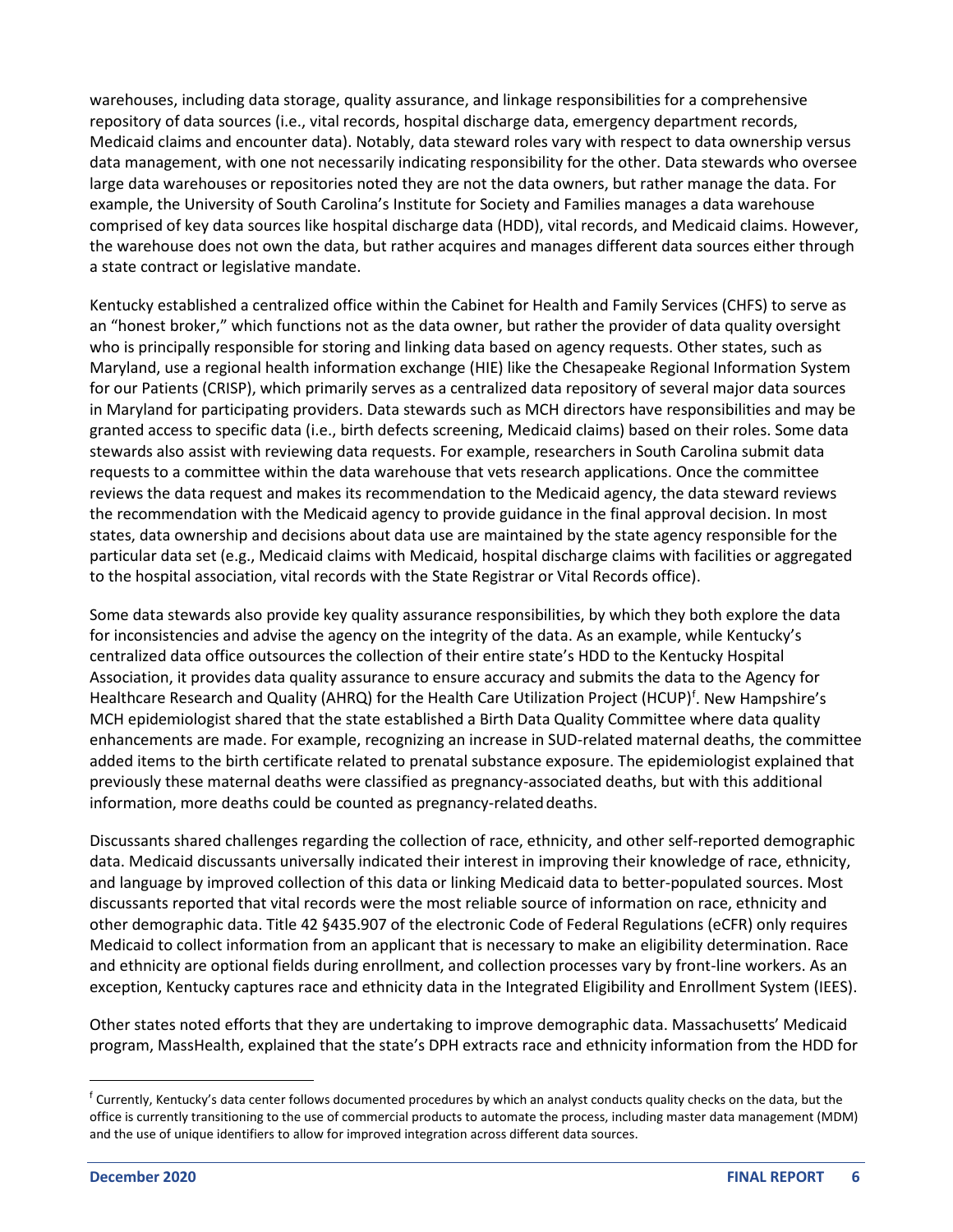<span id="page-10-0"></span>reference when calculating their SMM rates. Due to the poor reporting of race and ethnicity in Medicaid claims, MassHealth also needs access to the state's HDD for conducting SMM analyses specific to Medicaid beneficiaries. This step requires a data request to their state's sister agency, the Center for Health Information and Analysis (CHIA), which serves as the data warehouse for the state's providers and payers and can conduct the data linkage.

#### **4. Data Linkage Capacity**

Both researchers and data steward discussants reported conducting data linkage, often a key responsibility of the entity in charge of data quality assurance. Discussants varied in the data sources that they currently link for MM/SMM, but commonly cited linkages between HDD and vital records. Discussants mentioned that linkages between vital records and Medicaid claims are preferred because they show a more complete picture of health care access (e.g., prenatal care) than HDD alone, but are also more challenging due to time lags and limited analytic capacity.

Discussants identified several challenges with data linkages, such as the requirement of separate data use agreements (DUAs) for each state agency, which delays data sharing. As an example, one discussant explained that their state's DPH includes both the vital records office and the MCH office. The State's Medicaid and DPH agencies have a formal interagency DUA; however, in order for the DPH's MCH epidemiologist to review linked birth certificates with Medicaid claims, each agency requires their own DUA. This results in an onerous process for both DPH's MCH epidemiologist as the requestor and Medicaid as the claims data owner, which then needs to request access to the data for any review of linked claims. Other data linkage challenges relate to the data owners and any changes they may make to their own data sets and/or infrastructure. For example, a few discussants noted that hospital mergers often lead to delayed HDD submissions due to a change in electronic health record (EHR) vendors. Data linkage may also be more complex due to a limited number of identifiers to facilitate accurate linkages.

Many stewards cited the necessity of DUAs and memorandums of understanding (MOUs) with data owners to authorize data linkage. Significant time and resources (i.e., legal staff) are dedicated to establishing these DUAs and MOUs between state agencies and between state agencies and external partners (usually universities). States with more robust maternal health initiatives tend to create MOUs and/or DUAs for ongoing linkages (rather than discrete projects) through cooperative agreements between the partner agencies. Mature data sharing agreements are long-term contracts (usually five years) and based on agreed-upon procedural steps for data linkages (i.e., the order of operations). For example, Maine's MCH director found that an MOU between her Office of Child and Family Services and the state's Medicaid program, MaineCare, was somewhat streamlined because her role as Title V director already required her to have an MOU with the state's Medicaid office. Her office leveraged this requirement to establish its ability to conduct data analyses and data linkages for the next five years.

South Carolina's data warehouse relied on its longstanding relationship with Medicaid to establish MOUs across the vital records and HDD entities, enabling a three-way linkage. Through these data linkages, a more complete maternal health care profile is captured. Such a linkage reveals information on prenatal care, pregnancy history, chronic conditions, and patients' residential location. These collective linkages enable South Carolina to build and now apply the Palmetto Small Area Deprivation Index (SADI)<sup>[11](#page-19-1)</sup> to assign risk scores based on the mother's geographic community. Kentucky has also overcome common data linkage obstacles through strong state executive-level buy-in. Because linked data are critical for reviewing the extent of the OUD and SUD-related MM rates, Kentucky's Cabinet for Health and Family Services (CHFS) designated linking these data as "a standard process."

Timeliness of data feeds for record linkage is also a common challenge. The timing varies depending on the data infrastructure and completeness of the data sources, but on average, HDD and birth certificate data are available monthly for data stewards and/or researchers responsible for data linkage. For MCH officials, access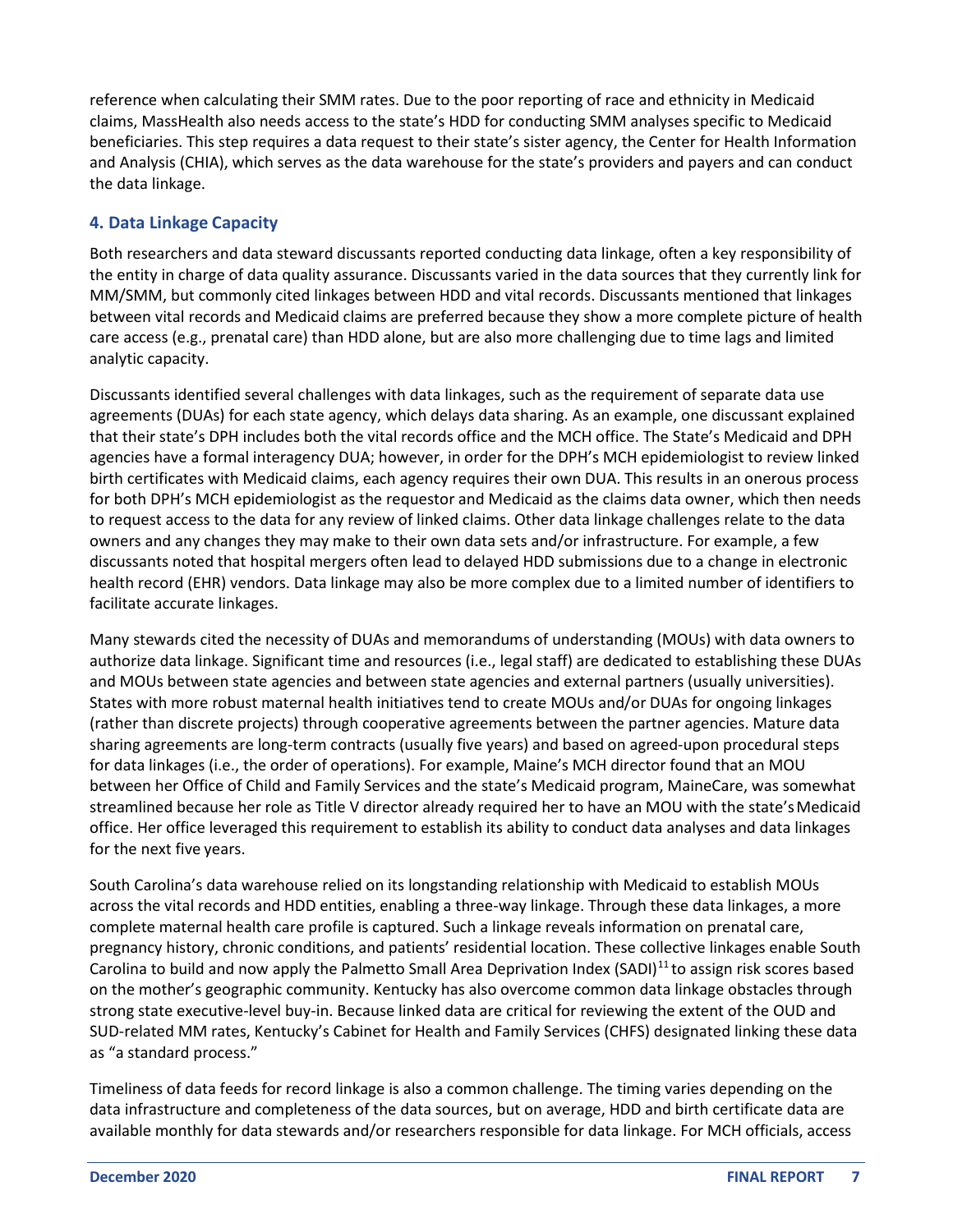<span id="page-11-0"></span>to vital records varies from daily to monthly depending on the dataset (i.e., birth certificates, death certificates). With respect to timeliness in fulfilling data requests some states like California can provide feedback to clinical providers through their rapid-cycle data center and others like Ohio have developed capacity to respond promptly to specific queries. Kentucky shared that they can usually respond to a request from their PQC lead for information within two days to two weeks, depending on the complexity of the request. New Hampshire can expect a cut of Medicaid claims data in two to four weeks. Maine's MCH director can access MCH department data (e.g., blood spot data, newborn screening) daily, birth certificate data weekly, and death data monthly.

#### **5. Data Use for Quality Improvement**

In states that have documented improvement in MM/SMM outcomes such as California and Illinois, local data are integral to implementation of maternal reviews and quality improvement. Advanced data programs are able to feed data back to providers and other systems at the local level to improve care. Discussants spoke of local-level process measures that are associated with decreased morbidity outcomes (e.g., time to hypertension treatment under one hour associated with decreased risk of stroke). Several state discussants pointedly spoke of data use in these quality improvement cycles as part of public health practice and data-driven quality improvement. For example, Ohio associated maternal health process measures to infant mortality by linking Medicaid claims to vital records (birth and death certificates) to better understand these

## **STATE SPOTLIGHT: BEST PRACTICE**

The Commonwealth of Kentucky's Cabinet for Health and Family Services (CHFS) formed the Office of Health Data and Analytics' Division of Analytics in 2019 *"to provide oversight and strategic direction and be responsible for coordinating the data analysis initiatives for the various departments that regulate health care and social services…"*

#### **RESPONSIBILITIES**

The Division is principally responsible for:

- facilitating data integration by "initiating and maintaining datasharing agreements in order to improve inter-agency and crosscabinet collaboration."
- reviewing data analyses conducted by the CHFS departments within the cabinet "to ensure the consistency, quality, and validity of the analysis,"
- reviewing and responding to all public data requests received by the CHFS, and
- assuring the privacy of individual data via the chief privacy officer.

#### **FUNDING**

The Division is funded through state appropriations, Medicaid (including FMAP), Medicaid Management Information System (MMIS), and other grant resources.

#### **DATA**

The Division currently manages the integration of six data sets, with additional sources anticipated shortly:

- MMIS claims and encounters, all beneficiaries except the 1915c waiver population (claims) are in management care (encounters)
- Office of Vital Statistics (OVS) birth and death certificates
- Kentucky All Schedule Prescription Electronic Reporting (KASPER), the state's Prescription Drug Monitoring Program (PDMP)
- Hospital Discharge Data System
- Kentucky Cancer Registry (KCR)
- Neonatal Abstinence Syndrome (NAS) Registry

#### **SUSTAINING AND EXPANDING THE STATE INTEGRATED DATA STRUCTURE**

This strategic infrastructure has enabled Kentucky to adopt data linkage processes as standard procedures, allowing them to quickly operationalize cross-agency data initiatives, including responding to the COVID-19 public health emergency. Kentucky's COVID-19 response has hastened the addition of the Kentucky Health Information Exchange (KHIE) to the integrated data structure. In turn this new data source, can be utilized for their state's MM/SMM project to identify many more births and access EHRs to capture prenatal and/or postnatal care.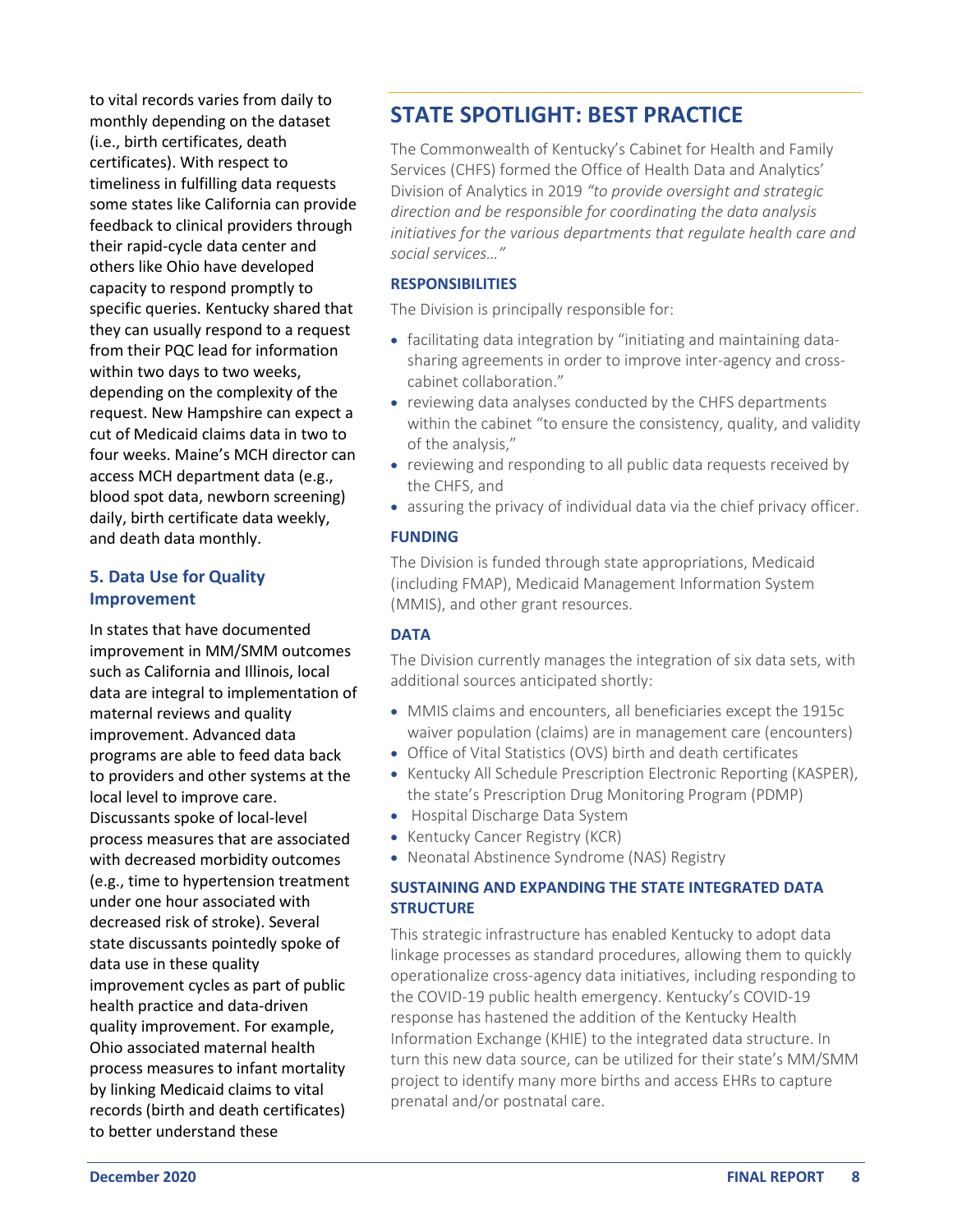correlations. All state discussants had an understanding of quality improvement processes and the need for timely linked data to contribute to improvement cycles.

When asked about specific data measures used or needed to analyze and improve MM/SMM, many discussants spoke in depth about measures related to obstetric hemorrhage, hypertension, and SUD. Some states, such as Texas and Colorado, are working to address these issues through participation in the AIM Program with the American College of Obstetricians and Gynecologists (ACOG). States that are part of AIM report on outcome and process measures within four categories: readiness,

## **STATE SPOTLIGHT: BEST PRACTICE**

The Delaware Fetal and Infant Mortality Review (FIMR) recently began reviewing all fetal deaths annually. This has allowed them to take a closer look at SMM based on FIMR cases using CDC criteria over the past two years. The data for these cases is from the National Center for Fatality Review and Prevention, although the Delaware FIMR does its own quality assurance to flag SMM, as it is not easily identifiable or standardized in the database. The Delaware MMRC is considering expanding its SMM definition to better understand the severe complications that arise during pregnancy that may be due to behavioral issues, chronic conditions, and other factors not included in the traditional definition of SMM.

recognition and prevention, response, and reporting/systems learning.[12](#page-19-2) For instance, the Illinois PQC (ILPQC) measures treatment of hypertension within 60 minutes, patient education at discharge on warning signs of preeclampsia, and follow-up visits scheduled within seven to 10 days. The ILPQC also includes a process measure on debriefing (e.g., a huddle) after birth.

Some states focus on improvement directed by the findings of their MMRCs. The Missouri Pregnancy-Associated Mortality Review (PAMR) looks at cases of maternal mortality to identify which deaths could have been preventable, in particular they reviewed cases of maternal hypertension—treatment plan, associated SUD, location and timeliness of treatment, if medication is prescribed, and other health care quality measures to make recommendations for improved treatment protocols.

According to the National Institute for Children's Health Quality (NICHQ), many PQCs receive neonatal data that can be used to measure MM/SMM from hospitals through elective delivery, breastfeeding, and preterm labor metrics. Multiple discussants acknowledged this challenge—that MM and SMM analyses have traditionally focused on obstetric complication measures, rather than factors such as behavioral health, social determinants of health, and chronic health conditions such as cancer and hypertension. Some MMRCs have difficulty assigning a cause of mortality due to a lack of linked or timely data for pregnant and postpartum patients, and limitations on access to records that identify chronic diseases and social risks. The Colorado Department of Public Health and Environment has addressed this issue through a program called Health eMoms,<sup>[13](#page-19-3)</sup> which incentivizes mothers to take an annual survey until their child's third birthday. The survey covers a range of questions regarding postpartum health and wellness, which the Colorado MMRC then uses to look back and understand why SMM may have occurred.

Similar to MMRCs, depending on their data structure and data validity, PQCs have different priorities for interventions to improve maternal health. See *Table 2* for examples of PQC maternal health interventions. Most PQCs disclosed how their initial quality improvement work on MM/SMM was an addition to their work to reduce infant mortality. Quality improvement projects were chosen based on local identification of SMM challenges. Most states had a focus on pregnancy-related morbidity and mortality, specifically focusing on medical management of hypertension and postpartum hemorrhage. The Illinois, California, and Florida PQCs adapted the AIM maternal safety bundles and reported significant improvements in maternal health when using these bundles with an integrated data feedback process. Texas reinterpreted the AIM bundles to create an initiative to identify maternal early warning signs overall.<sup>[14](#page-19-4)</sup> States more deeply affected by the opioid crisis were more likely to choose initiatives that aimed to help pregnant mothers with OUD and SUD, while a number of states that identified maternal mental health as a key issue targeted depression screening. Virtually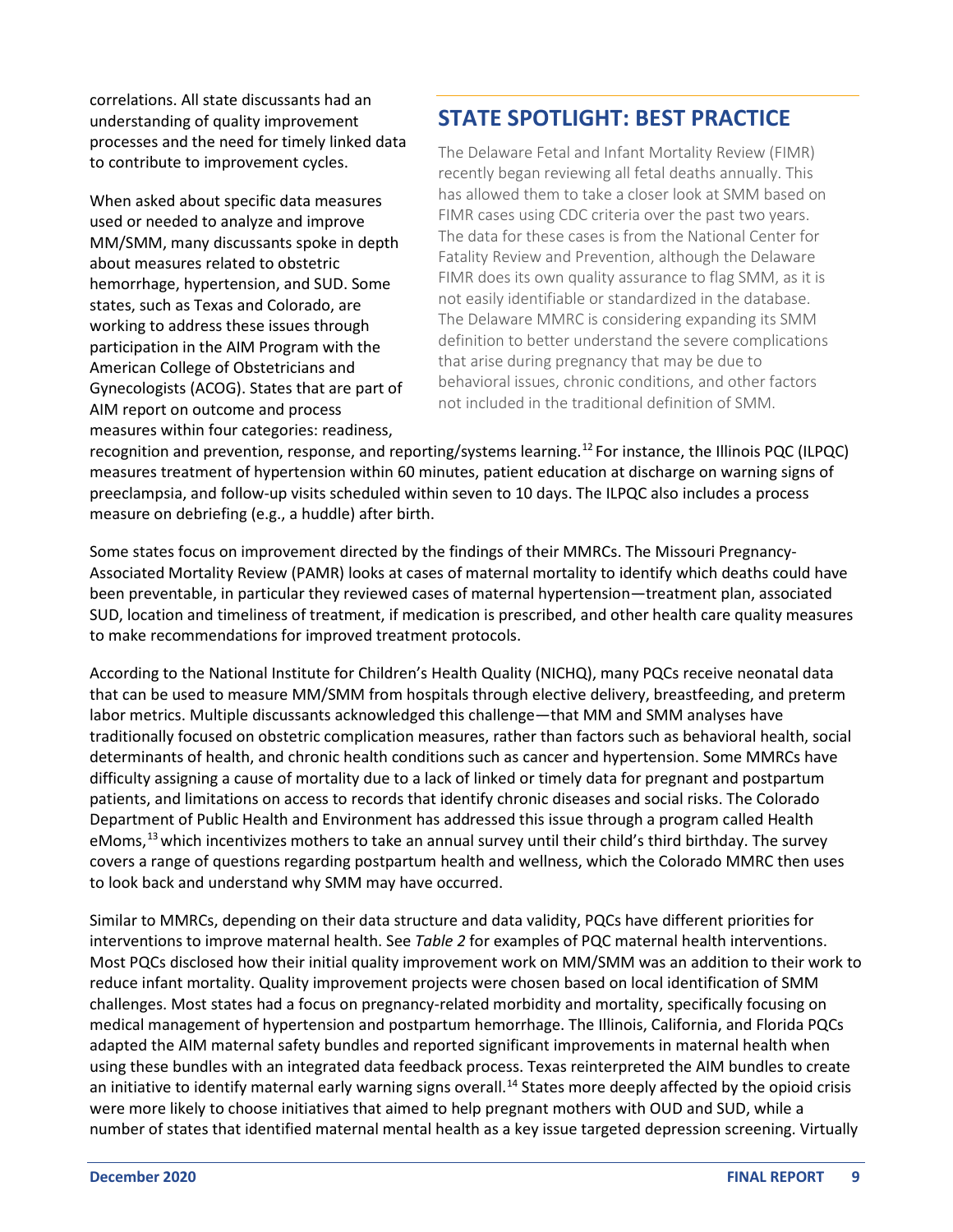<span id="page-13-0"></span>all states expressed interest in expanding their understanding of racial and ethnic disparities in MM/SMM in their communities, often beginning with better data collection. MMRC analyses were used as part of the decision-making for specific state PQC efforts; however, due to the lag in the collection and reporting of data, MMRCs' recommendations more often supported PQC quality improvement programs and the enhancement of data systems.

|  |  | <b>Table 2: Examples of PQC Maternal Health Interventions</b> |  |
|--|--|---------------------------------------------------------------|--|
|--|--|---------------------------------------------------------------|--|

| <b>Intervention Type</b>                | <b>Examples</b>                                                                                                                                 |
|-----------------------------------------|-------------------------------------------------------------------------------------------------------------------------------------------------|
| <b>Medical Health Interventions</b>     | • Hypertension bundle<br>• Postpartum hemorrhage bundle<br>• Use of PP LARC                                                                     |
| <b>Mental Health Interventions</b>      | • Depression screening<br>• Treatment of SUD/OUD during and after pregnancy                                                                     |
| <b>Social Risk Factor Interventions</b> | • Community health worker referral<br>• Housing support<br>• Prenatal doula programs<br>• Programs targeting specific racial/ethnic populations |

At the conclusion of all discussions, we asked discussants about their aspirations and goals for using data to understand their state's MM/SMM rates and to support programmatic improvements. Most discussants identified improvements in data reporting and quality to better inform non-medical services and actions towards social and health care equity for the mother and child, which can influence follow-up care. In addition, discussants underscored the importance of a broader picture of the lifestyle and risks a mother might face. See *Table 3* for shared data use goals for MM/SMM by stakeholders.

#### **Table 3: Future Goals Mentioned by Stakeholders[g](#page-13-1)**

|                         | <b>Future Goals</b>              |                                |                                                       |                         |                                                                |                                          |
|-------------------------|----------------------------------|--------------------------------|-------------------------------------------------------|-------------------------|----------------------------------------------------------------|------------------------------------------|
| <b>Stakeholder Type</b> | Improve Data<br><b>Reporting</b> | <b>Improve Data</b><br>Quality | Increase Non-<br><b>Medical Services</b><br>$(SDOH)*$ | Life Course<br>Approach | Increase Workforce (Doulas<br>and Community Health<br>Workers) | <b>Care Transitions</b><br>and Follow-Up |
| <b>MMDs</b>             |                                  | 4                              | 3                                                     | ำ                       | 3                                                              |                                          |
| Data Stewards           | $\mathcal{P}$                    | 1                              | 1                                                     | $\Omega$                | $\Omega$                                                       | $\Omega$                                 |
| <b>Researchers</b>      | 5                                | 4                              | $\mathcal{P}$                                         | 3                       |                                                                | 3                                        |
| <b>MMRCs</b>            | $\Omega$                         |                                | $\mathcal{P}$                                         | 3                       | 3                                                              |                                          |
| <b>PQCs</b>             |                                  | 3                              | 3                                                     | $\mathfrak{p}$          |                                                                |                                          |
| <b>Total</b>            | 14                               | 13                             | 11                                                    | 10                      | 8                                                              | 8                                        |

*\* SDOH is an abbreviation for social determinants of health.*

#### **DISCUSSION**

AcademyHealth conducted these multi-stakeholder discussions to identify more recent, less formalized statebased MM/SMM initiatives that otherwise may not be captured in grey literature and peer reviewed publications. These targeted discussions addressed how states leverage data sources and analytic capacity through collaboration with cross-state agencies, data warehouses, and university researchers, to study

<span id="page-13-1"></span><sup>&</sup>lt;sup>g</sup> This table represents specific goals that were mentioned the most by discussants based on stakeholder group. Other goals mentioned by a smaller amount of discussants were extending postpartum coverage, increasing MM/SMM funding, and providing access to OUD/SUD treatment.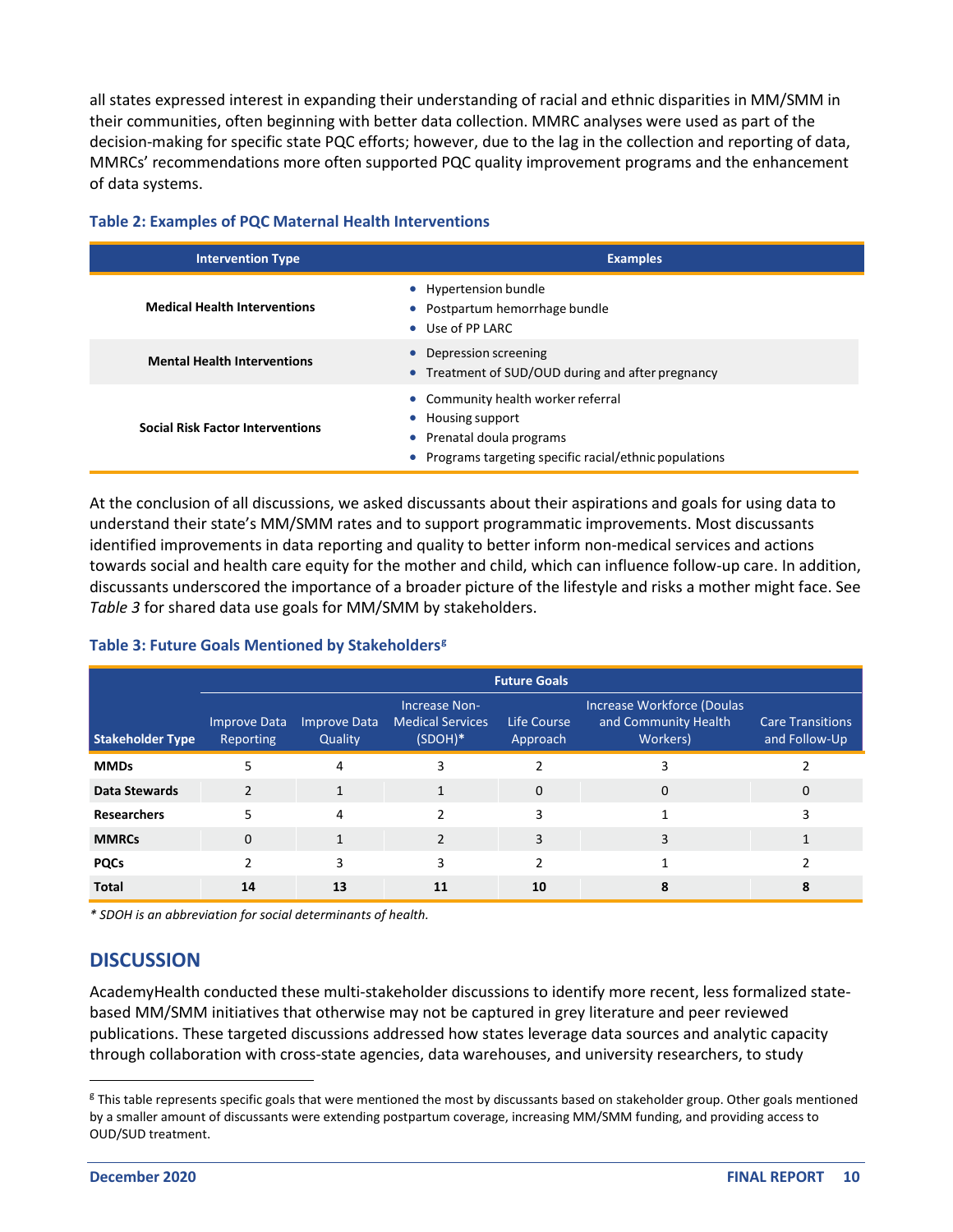MM/SMM and inform policy decision-making related to maternal health outcomes. Similar to the literature review findings[,](#page-19-0)<sup>6</sup> our discussions identified MM/SMM research efforts across states that focus on quality via the use and linkage of vital records, hospital discharge data and Medicaid claims. University researchers were instrumental in monitoring maternal health outcomes, managing data sources, and facilitating data linkages. Findings from discussions demonstrated opportunities where states could align efforts across systems (e.g., Medicaid programs, health plans, hospitals) to understand the health and wellbeing of their perinatal populations through data sharing and data quality improvements. We found variability in the strength of data infrastructure and data stewardship. Improvements could facilitate better data standardization and integration and help to ensure sustainability and continuity of MM/SMM data initiatives. States emphasized the value of having a strong leader and teams that are responsible for combining resources to produce robust integrated state data systems. These states also had champions that were effective at building coalitions with clinical leaders, policymakers, academia, and social services partners.

Discussions identified states' use of both federal agency technical support and federal and state funding streams (i.e., ERASE MM, PQCs, CMMI IAP technical assistance, MITA, Title V, etc.) to bolster states' MM/SMM monitoring and quality improvement infrastructure, which together influenced the robustness of MM/SMM

## **ADVANCED DATA INFRASTRUCTURE CHARACTERISTICS**

States with advanced data infrastructure shared similar characteristics:

- 1. A capacity to blend resources;
- 2. The iterative development of a data process that is effective in data collection, analysis, and feedback to users;
- 3. The ability to overcome technical, administrative, and legal barriers to sharing data; and
- 4. The facility to explore the use of HIEs to access additional clinical records regarding a woman's pre-pregnancy and prenatal health, and/or *incorporate* geographic and social service data (e.g., child protection) to consider the full life course

efforts. Most often, these initiatives were initially federally funded and later supplemented with state resources. Successful states had interagency and cross-agency collaborations that better positioned them to align funding from noncompetitive Title V block grants with other federal sources such as CDC grants, the National Institute on Drug Abuse (NIDA) awards, and Medicaid matching funds. State official discussants appreciated federal programs (i.e., ERASE MM, PQCs, AIM) that support infrastructure and capacity building. Discussants acknowledged the value of federal surveillance products and support, but sought more flexibility to give them the opportunity to align federal products with existing systems. Discussants also noted the potential benefits of having longer-term federal funding cycles to provide sustained support for infrastructure. States varied in their capacity to assume program operations after federal grant cycles were completed.

There was marked variation with respect to where the data are housed, the type of data sources collected and linked, the clinical focus/primary use of data, and policymaker involvement. Most states cited linking HDD, vital records, and Medicaid claims as essential for informing comprehensive MM/SMM initiatives. Legal and ethical considerations, limited resources to navigate data sharing agreements, and the disparate timeliness of the data sets were challenges that these states overcame to linkdata.

Our report has several limitations. First, we used a convenience sample of state maternal health stakeholders in five unique roles (MMDs, PQCs, MMRCs, researchers, and data stewards). Second, our review of 21 states, while representative of 60% of births in the US, is limited in scope and depth. Individual discussants shared their knowledge of their state, which was often comprehensive, but sometimes limited in perspective depending on the question asked.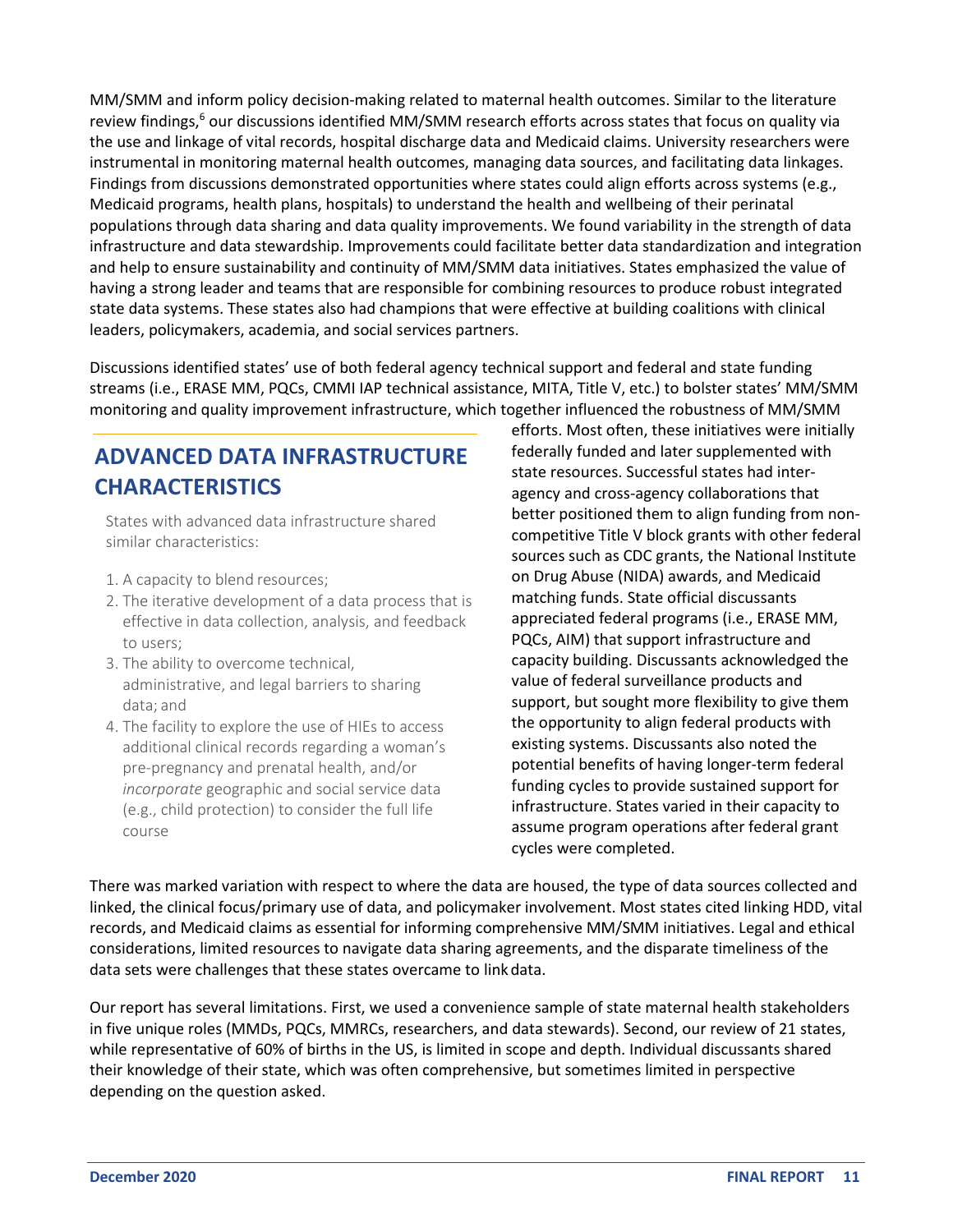<span id="page-15-0"></span>Despite these limitations, this report offers ASPE and HHS a broader understanding of the current status of state MM/SMM data initiatives and potential opportunities to advance federal support of these efforts. This report is a distillation of over 26 hours of stakeholder discussions and associated background research. Another strength is the use of a semi-structured interview process to assure discussion uniformity and the coding of all discussions via qualitative analysis software NVivo 10 to limit bias.

### **CONCLUSION AND CONSIDERATIONS FOR FUTURE ACTIONS**

Based on our discussions, states that have an integrated and sustainable data infrastructure and a trusted data steward that bridges data owners and maternal health researchers are better positioned to align funding resources and leverage data linkage capacity to improve maternal health. With heightened awareness of the importance of data systems that provide valid, timely and linked information, the federal government has the opportunity to further align its support to states to strengthen maternal health initiatives.

Our discussions revealed several considerations to develop the infrastructure to improve the collection, analysis (including linkage) and use of maternal health data by states:

- In order to support sustainable state programs, both funding and technical support opportunities could be considered.
	- o Funding support for all states to innovate data systems from their current status could enhance capabilities including data linkage and timely feedback for quality improvement. Such federal funding sources could be aligned and enhanced to support program continuity over time.
	- $\circ$  To assist states in building their analytic capacity, both direct technical assistance to states and support via an interstate learning collaborative can be established.

This comprehensive approach could enable states to improve data quality, link data, use data to inform quality improvement and address technical, administrative and legal barriers to data linkage.

• Specific technical support and funding to enhance the collection and use of data on race, ethnicity and social determinants is a major consideration revealed by the discussants.

Modernizing MM/SMM initiatives through these and other considerations about data standardization, integration and interoperability will contribute to improving the health and well-being of women nationwide.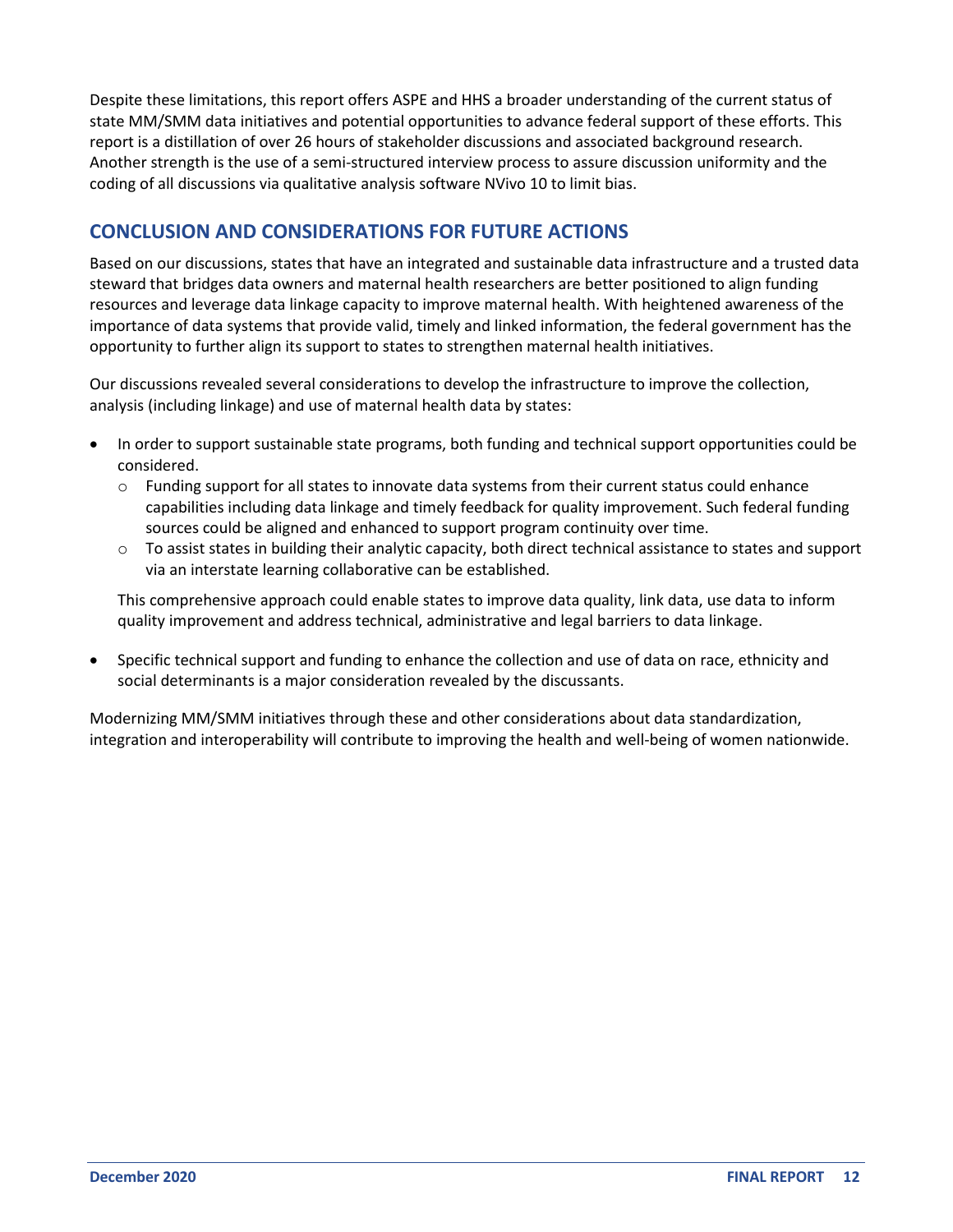|                                    | 2018 State Birth and MM Rates |                                    |  |  |
|------------------------------------|-------------------------------|------------------------------------|--|--|
| <b>States</b>                      | <b>Total Births</b>           | <b>Maternal Mortality Rates*,^</b> |  |  |
| AL                                 | 57,761                        | 36.4                               |  |  |
| CA                                 | 454,920                       | 11.7                               |  |  |
| ${\rm CO}$                         | 62,885                        | $\mathsf{X}^\wedge$                |  |  |
| DE                                 | 10,621                        | $\pmb{\mathsf{X}}$                 |  |  |
| FL.                                | 221,542                       | 15.8                               |  |  |
| GA                                 | 126,172                       | 27.7                               |  |  |
| $\ensuremath{\mathsf{IL}}\xspace$  | 144,815                       | 9.7                                |  |  |
| <b>KS</b>                          | 36,261                        | $\mathsf{X}$                       |  |  |
| KY                                 | 53,922                        | 40.8                               |  |  |
| MA                                 | 69,109                        | 17.4                               |  |  |
| MD                                 | 71,080                        | 14.1                               |  |  |
| <b>ME</b>                          | 12,311                        | $\mathsf{X}$                       |  |  |
| MI                                 | 110,032                       | 16.4                               |  |  |
| <b>NH</b>                          | 11,995                        | $\pmb{\mathsf{X}}$                 |  |  |
| OH                                 | 135,134                       | 14.1                               |  |  |
| PA                                 | 135,673                       | 14                                 |  |  |
| SC                                 | 56,669                        | 27.7                               |  |  |
| SD                                 | 11,893                        | $\pmb{\mathsf{X}}$                 |  |  |
| TX                                 | 378,624                       | 18.5                               |  |  |
| <b>WA</b>                          | 86,085                        | 15.1                               |  |  |
| WV                                 | 18,248                        | $\mathsf X$                        |  |  |
| <b>Total for discussant states</b> | 2,265,752                     | $\pmb{\times}$                     |  |  |
| Total in U.S.                      | 3,791,712                     | 17.4                               |  |  |

#### <span id="page-16-0"></span>**APPENDIX A. STATE BIRTH AND MATERNAL MORTALITY RATES**

*\* Maternal mortality rates are per 100,000 live births. This is public data extracted from:*  [https://www.cdc.gov/nchs/maternal- mortality/MMR-2018-State-Data-508.pdf](https://www.cdc.gov/nchs/maternal-mortality/MMR-2018-State-Data-508.pdf)

^ *Data suppressed due to confidentiality restrictions*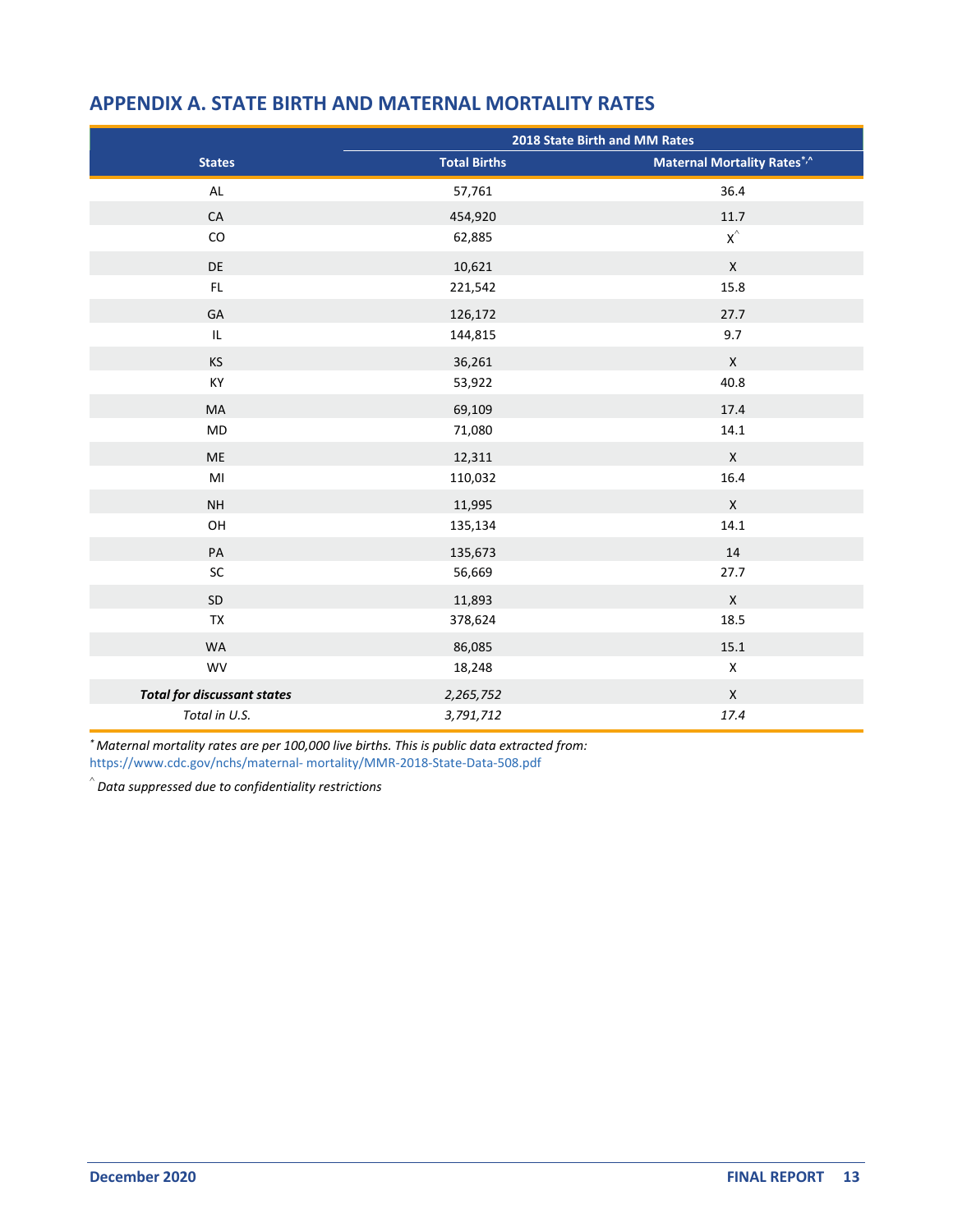## <span id="page-17-0"></span>**APPENDIX B. LIST OF DISCUSSANTS**

|                                                    |                                                                  | <b>Stakeholder Groups</b>                                              |                                                                    |                                                                   |
|----------------------------------------------------|------------------------------------------------------------------|------------------------------------------------------------------------|--------------------------------------------------------------------|-------------------------------------------------------------------|
| <b>Medicaid Medical</b><br><b>Directors (MMDs)</b> | <b>Maternal Mortality</b><br><b>Review Committees</b><br>(MMRCs) | <b>Perinatal Quality</b><br><b>Collaboratives (PQCs)</b>               | <b>Researchers</b>                                                 | <b>Data Stewards</b>                                              |
| Mary Applegate, MD<br>(OH)                         | Brie Thumm, MD (CO)                                              | Patricia Heinrich<br>(NICHQ)                                           | Bill Sappenfield, MD<br>(University of South)<br>Florida)          | Maryann Harakall<br>(Maine MCH Director)                          |
| Monica Le, MD (MA)                                 | Anne Pedrick (DE)                                                | Elliott Main, MD (CA<br><b>Maternal Quality Care</b><br>Collaborative) | Michelle Menegay<br>(Ohio State)<br>Government Resource<br>Center) | Maik Schutze (Kentucky<br>Office of Health Data<br>and Analytics) |
| Jim Becker, MD (WV)                                | Leticia Hernandez, PhD<br>(FL)                                   | Patricia (Patti) Lee King,<br>PhD, MSW (IL)                            | Jessica Smith, PhD<br>(Georgia Health Policy<br>Center)            | David LaFlamme, PhD<br>(University of NH)                         |
| Judy Zerzan, MD (WA)                               | Manda Hall, MD (TX)                                              | Devika Maulik, MD (KS)                                                 | Marian Jarlenski, PhD<br>(University of<br>Pittsburgh)             | Ana Lopez DeFede, PhD<br>(SCBOI)                                  |
| Mary Carpenter, MD<br>(SD)                         |                                                                  | Connie White, MD (KY)                                                  | Kara Zivin, PhD<br>(University of Michigan)                        | Marc Rabner, MD<br>(CRISP)                                        |
| Elizabeth Brown, MD<br>(DE)                        |                                                                  | Martha Wingate, DrPH<br>(AL)                                           |                                                                    |                                                                   |

NOTE: The views expressed by discussants were personal not of the organizations they represent.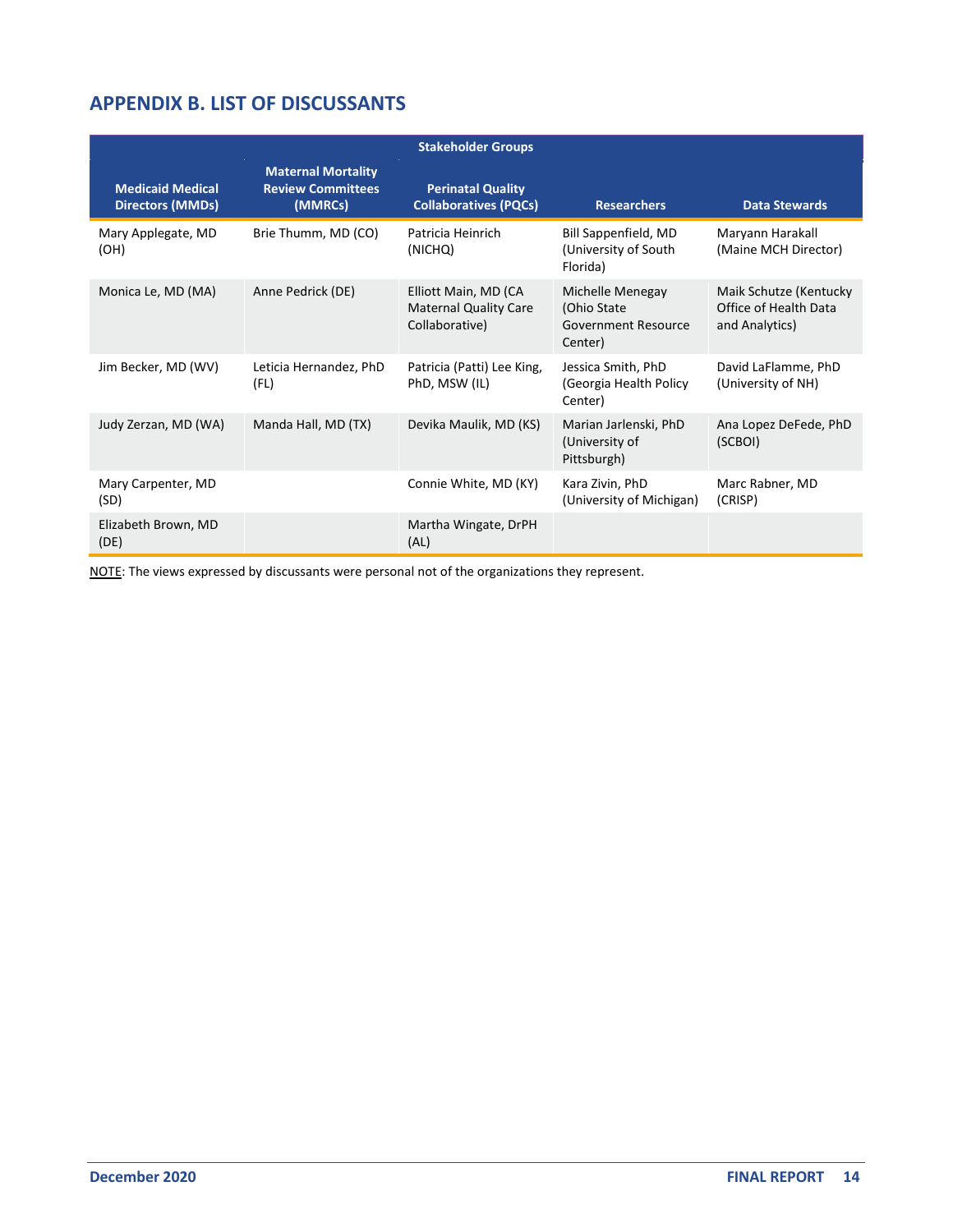## <span id="page-18-0"></span>**APPENDIX C. LIST OF TEP MEMBERS**

**Technical Expert Panel (TEP): State Data for Conducting Patient-Centered Outcomes Research to Improve Maternal Health**

| <b>Name</b>               | <b>Organization</b>   | <b>Contact</b>                 |  |  |
|---------------------------|-----------------------|--------------------------------|--|--|
| <b>Amy Branum</b>         | CDC/DDPHSS/NCHS       | zvl5@cdc.gov                   |  |  |
| <b>Catherine Vladutiu</b> | HRSA/MCHB             | CVladutiu@hrsa.gov             |  |  |
| Shanna Cox                | CDC/DDNID/NCCDPHP/DRH | cio8@cdc.gov                   |  |  |
| <b>Lawrence Reid</b>      | AHRQ/CFACT            | Lawrence.Reid@ahrg.hhs.gov     |  |  |
| Juanita Chinn             | NIH/NICHD             | juanita.chinn@nih.gov          |  |  |
| Kristen Zycherman         | CMS/CMCS              | Kristen. Zycherman@cms.hhs.gov |  |  |
| <b>Renee Fox</b>          | CMS/CMCS              | Renee.Fox@cms.hhs.gov          |  |  |